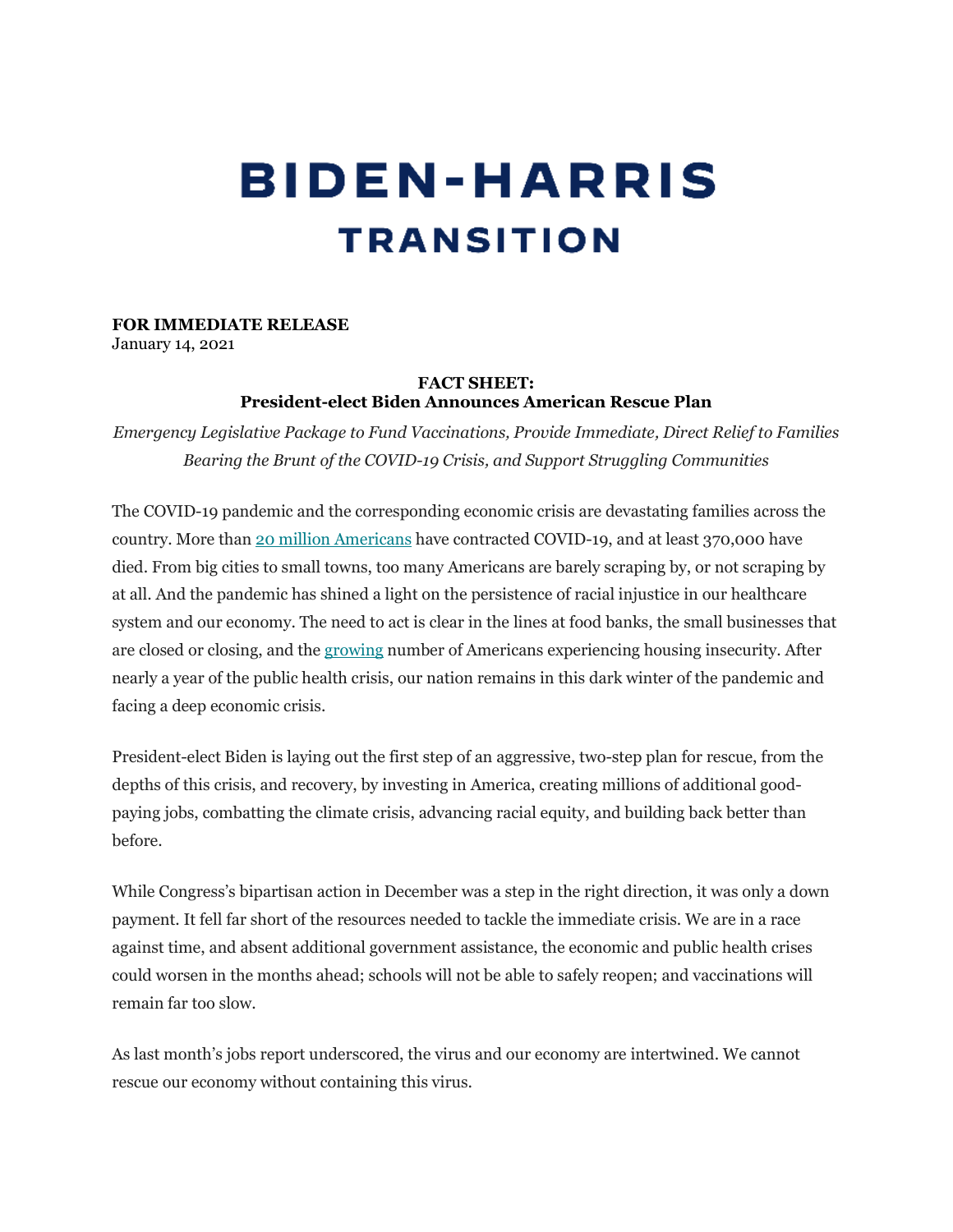Today, President-elect Biden is announcing the American Rescue Plan to change the course of the pandemic, build a bridge towards economic recovery, and invest in racial justice. The American Rescue Plan will address the stark, intergenerational inequities that have worsened in the wake of COVID-19. Researchers at Columbia University estimate that these proposals will cut child poverty in half.

Specifically, President-elect Biden's American Rescue Plan will:

- Mount a national vaccination program, contain COVID-19, and safely reopen schools, including by setting up community vaccination sites nationwide, scaling up testing and tracing, eliminating supply shortage problems, investing in high-quality treatments, providing paid sick leave to contain spread of the virus, addressing health disparities, and making the necessary investments to meet the president-elect's goal of safely reopening a majority of K-8 schools in the first 100 days.
- Deliver immediate relief to working families bearing the brunt of this crisis by sending \$1,400 per-person checks to households across America, providing direct housing and nutrition assistance, expanding access to safe and reliable childcare and affordable healthcare, increasing the minimum wage, extending unemployment insurance, and giving families with kids and childless workers an emergency boost this year.
- Support communities that are struggling in the wake of COVID-19 by providing support for the hardest-hit small businesses, especially small businesses owned by entrepreneurs of color, and protecting the jobs of the first responders, transit workers, and other essential workers we depend on.

In addition to addressing the public health and economic crises head on, the president-elect's plan will provide emergency funding to upgrade federal information technology infrastructure and address the recent breaches of federal government data systems. This is an urgent national security issue that cannot wait.

President-elect Biden's \$1.9 trillion American Rescue Plan is ambitious, but achievable, and will rescue the American economy and start beating the virus. Congress should act expeditiously to help working families, communities, and small businesses persevere through the pandemic.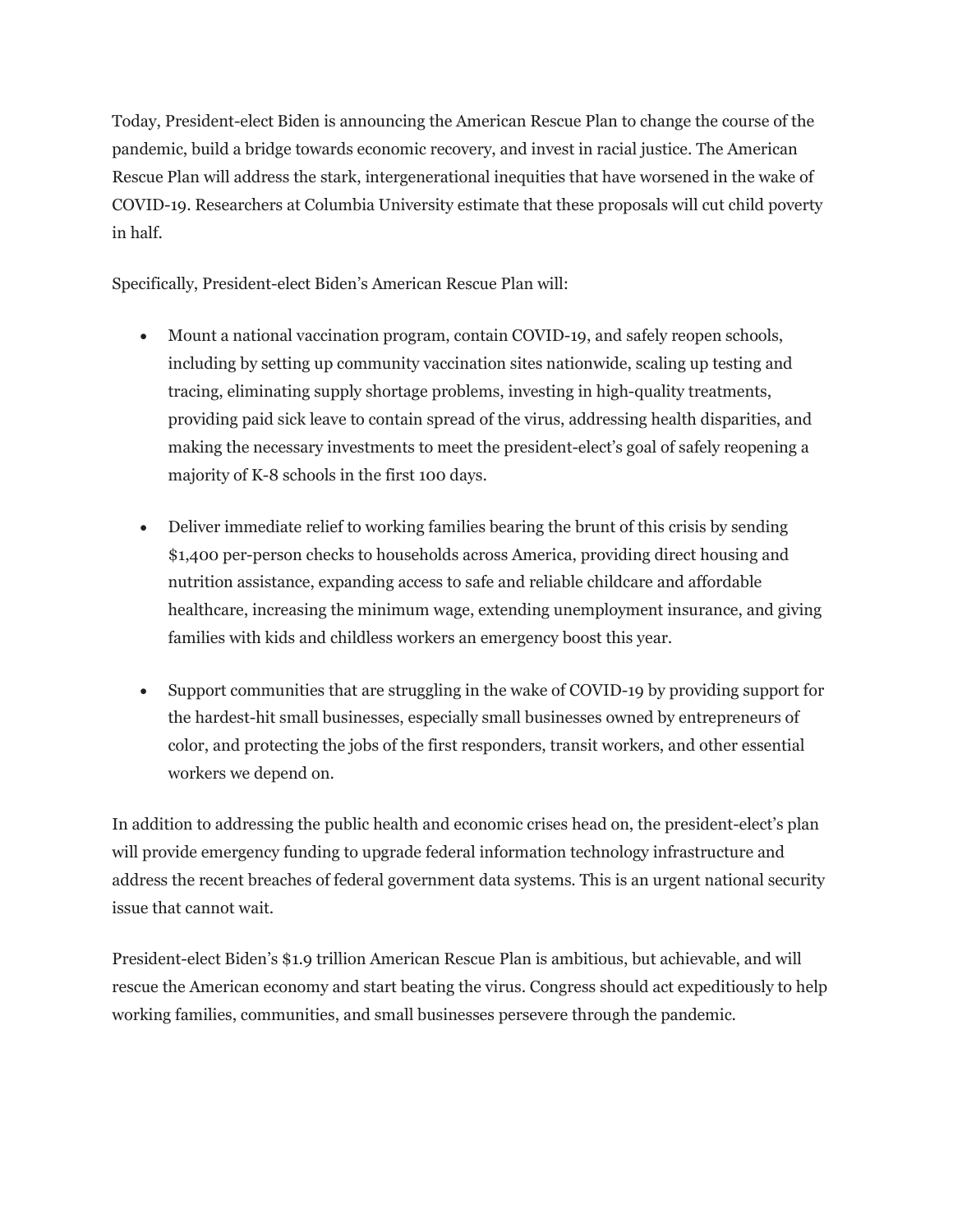This legislative package is needed now to address the immediate crises. In the coming weeks, President-elect Biden will lay out his economic recovery plan to invest in America, create millions of additional good-paying jobs, combat the climate crisis, and build back better than before.

## **Mount a national vaccination program, contain COVID-19, and safely reopen schools**

The pandemic is raging, with [record high](https://nam11.safelinks.protection.outlook.com/?url=https%3A%2F%2Fbuildbackbetter.us2.list-manage.com%2Ftrack%2Fclick%3Fu%3D8c306f1270b84f82f1a14dd29%26id%3D081b0c193f%26e%3Df4f9b947e7&data=04%7C01%7C%7C9a5643c7fe7b41db9c8908d8b8d8e8c8%7C86c0e625486c4605be4d2eb57c638f37%7C1%7C0%7C637462589053278701%7CUnknown%7CTWFpbGZsb3d8eyJWIjoiMC4wLjAwMDAiLCJQIjoiV2luMzIiLCJBTiI6Ik1haWwiLCJXVCI6Mn0%3D%7C1000&sdata=SMbFvsnXgAnZd4TuEW1PdhAhRNl9cMm62WKi%2BHwHq%2Bw%3D&reserved=0) infection and death rates. A new strain of the virus that is [even more contagious](https://nam11.safelinks.protection.outlook.com/?url=https%3A%2F%2Fbuildbackbetter.us2.list-manage.com%2Ftrack%2Fclick%3Fu%3D8c306f1270b84f82f1a14dd29%26id%3D764b17f97c%26e%3Df4f9b947e7&data=04%7C01%7C%7C9a5643c7fe7b41db9c8908d8b8d8e8c8%7C86c0e625486c4605be4d2eb57c638f37%7C1%7C0%7C637462589053278701%7CUnknown%7CTWFpbGZsb3d8eyJWIjoiMC4wLjAwMDAiLCJQIjoiV2luMzIiLCJBTiI6Ik1haWwiLCJXVCI6Mn0%3D%7C1000&sdata=wkjy4xvv0700j%2BMoKazDDexz%2Fw6LLqAk6XMM0WnN4Jo%3D&reserved=0) is appearing in communities across the country. Meanwhile, Americans are waiting to get their vaccines, even while doses are sitting on shelves. More than ten months into the pandemic, we still lack necessary testing capacity and are suffering from shortages of supplies like basic protective equipment for those on the front lines. Americans of color are being infected and are dying from COVID-19 at [greater rates](https://nam11.safelinks.protection.outlook.com/?url=https%3A%2F%2Fbuildbackbetter.us2.list-manage.com%2Ftrack%2Fclick%3Fu%3D8c306f1270b84f82f1a14dd29%26id%3Da972d103e4%26e%3Df4f9b947e7&data=04%7C01%7C%7C9a5643c7fe7b41db9c8908d8b8d8e8c8%7C86c0e625486c4605be4d2eb57c638f37%7C1%7C0%7C637462589053288690%7CUnknown%7CTWFpbGZsb3d8eyJWIjoiMC4wLjAwMDAiLCJQIjoiV2luMzIiLCJBTiI6Ik1haWwiLCJXVCI6Mn0%3D%7C1000&sdata=oNn03iT3k%2BuGTXQbn85T8f3niOiuMH3SBUTgS8%2FMv%2Fk%3D&reserved=0) because of lasting systemic racism in our health care system. And, [older Americans](https://nam11.safelinks.protection.outlook.com/?url=https%3A%2F%2Fbuildbackbetter.us2.list-manage.com%2Ftrack%2Fclick%3Fu%3D8c306f1270b84f82f1a14dd29%26id%3D1be6c0c671%26e%3Df4f9b947e7&data=04%7C01%7C%7C9a5643c7fe7b41db9c8908d8b8d8e8c8%7C86c0e625486c4605be4d2eb57c638f37%7C1%7C0%7C637462589053288690%7CUnknown%7CTWFpbGZsb3d8eyJWIjoiMC4wLjAwMDAiLCJQIjoiV2luMzIiLCJBTiI6Ik1haWwiLCJXVCI6Mn0%3D%7C1000&sdata=Urt8zSxWOMnWzAmO0xKPkfFBwNo7WmuWF%2FH9LwEITe4%3D&reserved=0) continue to suffer at disproportionate rates.

We can't wait to slow the spread of this virus. And, we can't fight this pandemic in fits and starts. President-elect Biden is putting forward a comprehensive plan to deal with this crisis and launch a whole-of-government COVID-19 response plan that will change the course of the pandemic by ensuring we have necessary supplies and protective gear, increasing testing to mitigate spread, vaccinating the US population, safely reopening schools, and addressing COVID-19 health disparities.

To support this plan, President-elect Biden is calling on Congress to provide the \$160 billion in funding necessary to save American lives and execute on his plan to mount a national vaccination program, expand testing, mobilize a public health jobs program, and take other necessary steps to build capacity to fight the virus. He is also calling on Congress to ensure our schools have everything they need to safely reopen and to provide emergency paid leave so people can stay home when needed to help contain the spread of the virus. Altogether, this would put over \$400 billion toward these critical measures for addressing COVID-19.

President-elect Biden's rescue proposal will:

**Mount a national vaccination program.** Current vaccination efforts are not sufficient to quickly and equitably vaccinate the vast majority of the U.S. population. We must ensure that those on the ground have what they need to get vaccinations into people's arms. The president-elect's proposal will invest \$20 billion in a national vaccination program in partnership with states, localities, Tribes and territories. This will include launching community vaccination centers around the country and deploying mobile vaccination units to hard-to-reach areas. The Biden Administration will take action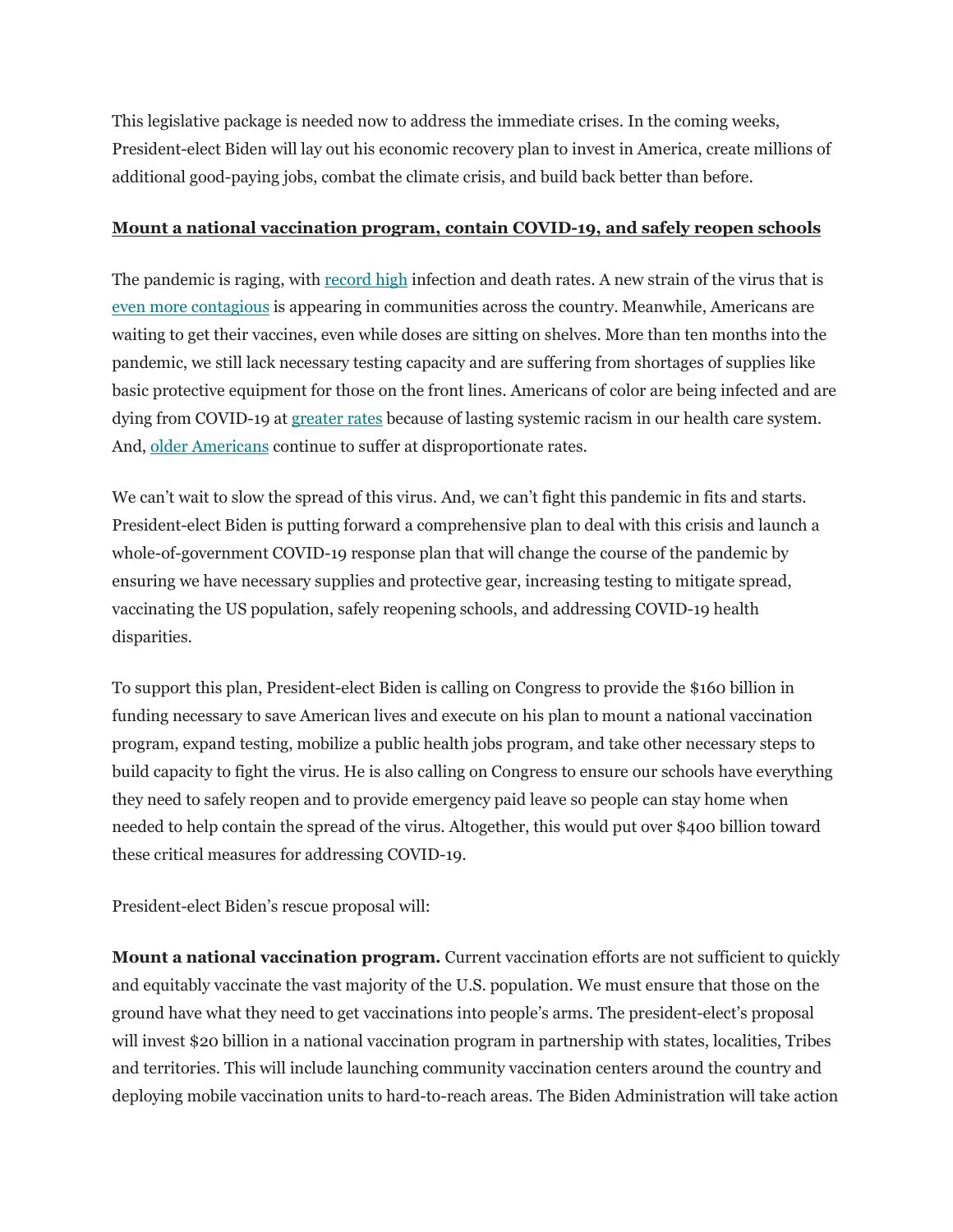to ensure all people in the United States — regardless of their immigration status — can access the vaccine free-of-charge and without cost-sharing. To help states ensure that all Medicaid enrollees will be vaccinated, President-elect Biden will also work with Congress to expand the Federal Medicaid Assistance Percentage (FMAP) to 100% for the administration of vaccines.

**Scale up testing to stop the spread of COVID, safely reopen schools, and protect at-risk populations.** While we are working to vaccinate the population, we need to focus on what we know works. Testing is a critical strategy for controlling the spread of COVID-19, yet the U.S. is still not using it effectively. Despite innovations to improve testing, [tests are still not widely](https://nam11.safelinks.protection.outlook.com/?url=https%3A%2F%2Fbuildbackbetter.us2.list-manage.com%2Ftrack%2Fclick%3Fu%3D8c306f1270b84f82f1a14dd29%26id%3De50e37748d%26e%3Df4f9b947e7&data=04%7C01%7C%7C9a5643c7fe7b41db9c8908d8b8d8e8c8%7C86c0e625486c4605be4d2eb57c638f37%7C1%7C0%7C637462589053298681%7CUnknown%7CTWFpbGZsb3d8eyJWIjoiMC4wLjAwMDAiLCJQIjoiV2luMzIiLCJBTiI6Ik1haWwiLCJXVCI6Mn0%3D%7C1000&sdata=q1Or1SFmvSMmkR445FJsiy7ewRtgXt%2FuKy2GHFhHol8%3D&reserved=0) available. The president-elect's plan invests \$50 billion in a massive expansion of testing, providing funds for the purchase of rapid tests, investments to expand lab capacity, and support to help schools and local governments implement regular testing protocols. Expanded testing will ensure that schools can implement regular testing to support safe reopening; that vulnerable settings like prisons and longterm care facilities can regularly test their populations; and that any American can get a test for free when they need one.

**Mobilize a public health jobs program to support COVID-19 response.** The presidentelect's plan includes an historic investment in expanding the public health workforce. This proposal will fund 100,000 public health workers, [nearly tripling](https://nam11.safelinks.protection.outlook.com/?url=https%3A%2F%2Fbuildbackbetter.us2.list-manage.com%2Ftrack%2Fclick%3Fu%3D8c306f1270b84f82f1a14dd29%26id%3D3bfce16bdf%26e%3Df4f9b947e7&data=04%7C01%7C%7C9a5643c7fe7b41db9c8908d8b8d8e8c8%7C86c0e625486c4605be4d2eb57c638f37%7C1%7C0%7C637462589053298681%7CUnknown%7CTWFpbGZsb3d8eyJWIjoiMC4wLjAwMDAiLCJQIjoiV2luMzIiLCJBTiI6Ik1haWwiLCJXVCI6Mn0%3D%7C1000&sdata=H%2F66Rxg%2FShy%2Fgw2FxOtuT4q0rGxRdsil2wfcqlkhoog%3D&reserved=0) the country's community health roles. These individuals will be hired to work in their local communities to perform vital tasks like vaccine outreach and contact tracing in the near term, and to transition into community health roles to build our long-term public health capacity that will help improve quality of care and reduce hospitalization for low-income and underserved communities.

**Address health disparities and COVID-19.** While COVID-19 has devastated the entire country, it has hit some groups and communities of color [much harder](https://nam11.safelinks.protection.outlook.com/?url=https%3A%2F%2Fbuildbackbetter.us2.list-manage.com%2Ftrack%2Fclick%3Fu%3D8c306f1270b84f82f1a14dd29%26id%3Db44b403090%26e%3Df4f9b947e7&data=04%7C01%7C%7C9a5643c7fe7b41db9c8908d8b8d8e8c8%7C86c0e625486c4605be4d2eb57c638f37%7C1%7C0%7C637462589053308676%7CUnknown%7CTWFpbGZsb3d8eyJWIjoiMC4wLjAwMDAiLCJQIjoiV2luMzIiLCJBTiI6Ik1haWwiLCJXVCI6Mn0%3D%7C1000&sdata=OeAOx9RlK2tR5JpVreFxevMHWGbDcaNqdUyTeuA5ORI%3D&reserved=0) than others. President-elect Biden is committed to addressing the disparities evident in the pandemic at every step, from ensuring equitable distribution of vaccines and supplies to expanding health care services for underserved communities. His proposal includes funding to provide health services for underserved populations, including expanding Community Health Centers and investing in health services on tribal lands. These funds will support the expansion of COVID treatment and care, as well as our ability to provide vaccination to underserved populations.

**Protect vulnerable populations in congregate settings.** Long-term care residents and workers [account for](https://nam11.safelinks.protection.outlook.com/?url=https%3A%2F%2Fbuildbackbetter.us2.list-manage.com%2Ftrack%2Fclick%3Fu%3D8c306f1270b84f82f1a14dd29%26id%3D45538a74c5%26e%3Df4f9b947e7&data=04%7C01%7C%7C9a5643c7fe7b41db9c8908d8b8d8e8c8%7C86c0e625486c4605be4d2eb57c638f37%7C1%7C0%7C637462589053308676%7CUnknown%7CTWFpbGZsb3d8eyJWIjoiMC4wLjAwMDAiLCJQIjoiV2luMzIiLCJBTiI6Ik1haWwiLCJXVCI6Mn0%3D%7C1000&sdata=H3LI4qKHcS2ZvbkbDxmIPachot7zdi5%2BKyhWez5CXe0%3D&reserved=0) almost 40% of all U.S. COVID-19 deaths. Further, African-American and Latina women, who have borne the brunt of the pandemic, are overrepresented among [long-term care](https://nam11.safelinks.protection.outlook.com/?url=https%3A%2F%2Fbuildbackbetter.us2.list-manage.com%2Ftrack%2Fclick%3Fu%3D8c306f1270b84f82f1a14dd29%26id%3D240e205eda%26e%3Df4f9b947e7&data=04%7C01%7C%7C9a5643c7fe7b41db9c8908d8b8d8e8c8%7C86c0e625486c4605be4d2eb57c638f37%7C1%7C0%7C637462589053318671%7CUnknown%7CTWFpbGZsb3d8eyJWIjoiMC4wLjAwMDAiLCJQIjoiV2luMzIiLCJBTiI6Ik1haWwiLCJXVCI6Mn0%3D%7C1000&sdata=YtA34M5lUTuxUgNYGzon40YO1mauRrn5rAlga8T1mgU%3D&reserved=0)  [workers.](https://nam11.safelinks.protection.outlook.com/?url=https%3A%2F%2Fbuildbackbetter.us2.list-manage.com%2Ftrack%2Fclick%3Fu%3D8c306f1270b84f82f1a14dd29%26id%3D240e205eda%26e%3Df4f9b947e7&data=04%7C01%7C%7C9a5643c7fe7b41db9c8908d8b8d8e8c8%7C86c0e625486c4605be4d2eb57c638f37%7C1%7C0%7C637462589053318671%7CUnknown%7CTWFpbGZsb3d8eyJWIjoiMC4wLjAwMDAiLCJQIjoiV2luMzIiLCJBTiI6Ik1haWwiLCJXVCI6Mn0%3D%7C1000&sdata=YtA34M5lUTuxUgNYGzon40YO1mauRrn5rAlga8T1mgU%3D&reserved=0) The president-elect's proposal provides critical funding for states to deploy strike teams to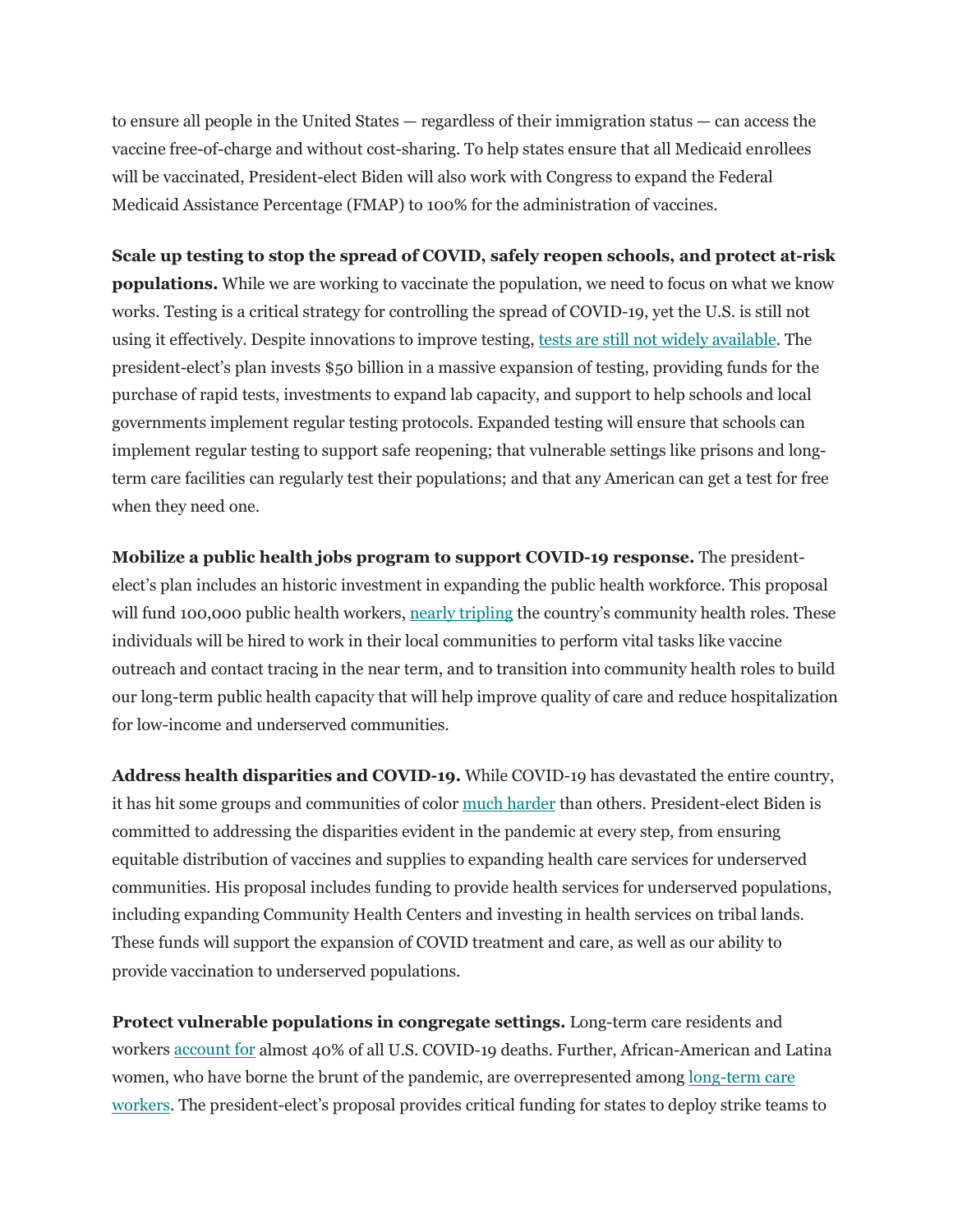long-term care facilities experiencing COVID-19 outbreaks — which may impede vaccination of residents and workers — and to conduct better infection control oversight.

1 in 5 state and federal prisoners in the U.S. [has had](https://nam11.safelinks.protection.outlook.com/?url=https%3A%2F%2Fbuildbackbetter.us2.list-manage.com%2Ftrack%2Fclick%3Fu%3D8c306f1270b84f82f1a14dd29%26id%3D0c3485d495%26e%3Df4f9b947e7&data=04%7C01%7C%7C9a5643c7fe7b41db9c8908d8b8d8e8c8%7C86c0e625486c4605be4d2eb57c638f37%7C1%7C0%7C637462589053318671%7CUnknown%7CTWFpbGZsb3d8eyJWIjoiMC4wLjAwMDAiLCJQIjoiV2luMzIiLCJBTiI6Ik1haWwiLCJXVCI6Mn0%3D%7C1000&sdata=%2B5yIEFwZCwsKnHHVpaTzKzsuAp1usQG1pfJfjAHNR6Y%3D&reserved=0) COVID-19, and African Americans and Latinos are overrepresented among [incarcerated individuals.](https://nam11.safelinks.protection.outlook.com/?url=https%3A%2F%2Fbuildbackbetter.us2.list-manage.com%2Ftrack%2Fclick%3Fu%3D8c306f1270b84f82f1a14dd29%26id%3D66eeb94829%26e%3Df4f9b947e7&data=04%7C01%7C%7C9a5643c7fe7b41db9c8908d8b8d8e8c8%7C86c0e625486c4605be4d2eb57c638f37%7C1%7C0%7C637462589053328668%7CUnknown%7CTWFpbGZsb3d8eyJWIjoiMC4wLjAwMDAiLCJQIjoiV2luMzIiLCJBTiI6Ik1haWwiLCJXVCI6Mn0%3D%7C1000&sdata=OTlB5GA6x5YwjRqE2fW08KtWN1GNAu%2BdICJeWJVM9bs%3D&reserved=0) The proposal also supports COVID-19 safety in federal, state, and local prisons, jails, and detention centers by providing funding for COVID-19 mitigation strategies, including supplies and physical distancing; safe re-entry for the formerly incarcerated; and the vaccination of both incarcerated people and staff.

**Identify and address emerging strains of COVID-19.** The identification of new strains of SARS-CoV-2 in the United Kingdom and South Africa highlight a key vulnerability in our nation's COVID response: we simply do not have the kind of robust surveillance capabilities that we need to track outbreaks and mutations. Tracking the way the virus is changing and moving through the population is essential to understanding outbreaks, generating treatments and vaccines, and controlling the pandemic. The president-elect's proposal includes funding to dramatically increase our country's sequencing, surveillance, and outbreak analytics capacity at the levels demanded by the crisis.

Provide emergency relief and purchase critical supplies and deploy National Guard. [Persistent](https://nam11.safelinks.protection.outlook.com/?url=https%3A%2F%2Fbuildbackbetter.us2.list-manage.com%2Ftrack%2Fclick%3Fu%3D8c306f1270b84f82f1a14dd29%26id%3Ddb8cd0812c%26e%3Df4f9b947e7&data=04%7C01%7C%7C9a5643c7fe7b41db9c8908d8b8d8e8c8%7C86c0e625486c4605be4d2eb57c638f37%7C1%7C0%7C637462589053328668%7CUnknown%7CTWFpbGZsb3d8eyJWIjoiMC4wLjAwMDAiLCJQIjoiV2luMzIiLCJBTiI6Ik1haWwiLCJXVCI6Mn0%3D%7C1000&sdata=06sTaKzOxUGe7EurnmlDCs16sVRnlHsZf6Oa6CgLM10%3D&reserved=0)  [supply shortages](https://nam11.safelinks.protection.outlook.com/?url=https%3A%2F%2Fbuildbackbetter.us2.list-manage.com%2Ftrack%2Fclick%3Fu%3D8c306f1270b84f82f1a14dd29%26id%3Ddb8cd0812c%26e%3Df4f9b947e7&data=04%7C01%7C%7C9a5643c7fe7b41db9c8908d8b8d8e8c8%7C86c0e625486c4605be4d2eb57c638f37%7C1%7C0%7C637462589053328668%7CUnknown%7CTWFpbGZsb3d8eyJWIjoiMC4wLjAwMDAiLCJQIjoiV2luMzIiLCJBTiI6Ik1haWwiLCJXVCI6Mn0%3D%7C1000&sdata=06sTaKzOxUGe7EurnmlDCs16sVRnlHsZf6Oa6CgLM10%3D&reserved=0) — from gloves and masks to glass vials and test reagents — are inhibiting our ability to provide testing and vaccination and putting frontline workers at risk. The president-elect's plan will invest \$30 billion into the Disaster Relief Fund to ensure sufficient supplies and protective gear, and to provide 100% federal reimbursement for critical emergency response resources to states, local governments, and Tribes, including deployment of the National Guard. The president-elect will call for an additional \$10 billion investment in expanding domestic manufacturing for pandemic supplies. These funds will support President-elect Biden in fulfilling his commitment to fully use the Defense Production Act and to safeguard the country by producing more pandemic supplies in the U.S.

**Invest in treatments for COVID-19.** Months into this pandemic, we still do not have reliable and accessible treatments. The federal government urgently needs to invest to support development, manufacturing, and purchase of therapies to ensure wide availability and affordability of effective treatments, as well as invest in studies of the long-term health impacts of COVID-19 and potential therapies to address them.

**Protect workers against COVID-19.** Millions of Americans, many of whom are people of color, immigrants, and low-wage workers, continue to put their lives on the line to keep the country functioning through the pandemic. They should not have to lie awake at night wondering if they'll make it home from work safely the next day, or if they'll bring home the virus to their loved ones and communities. The president-elect is calling on Congress to authorize the Occupational Safety and Health Administration to issue a COVID-19 Protection Standard that covers a broad set of workers,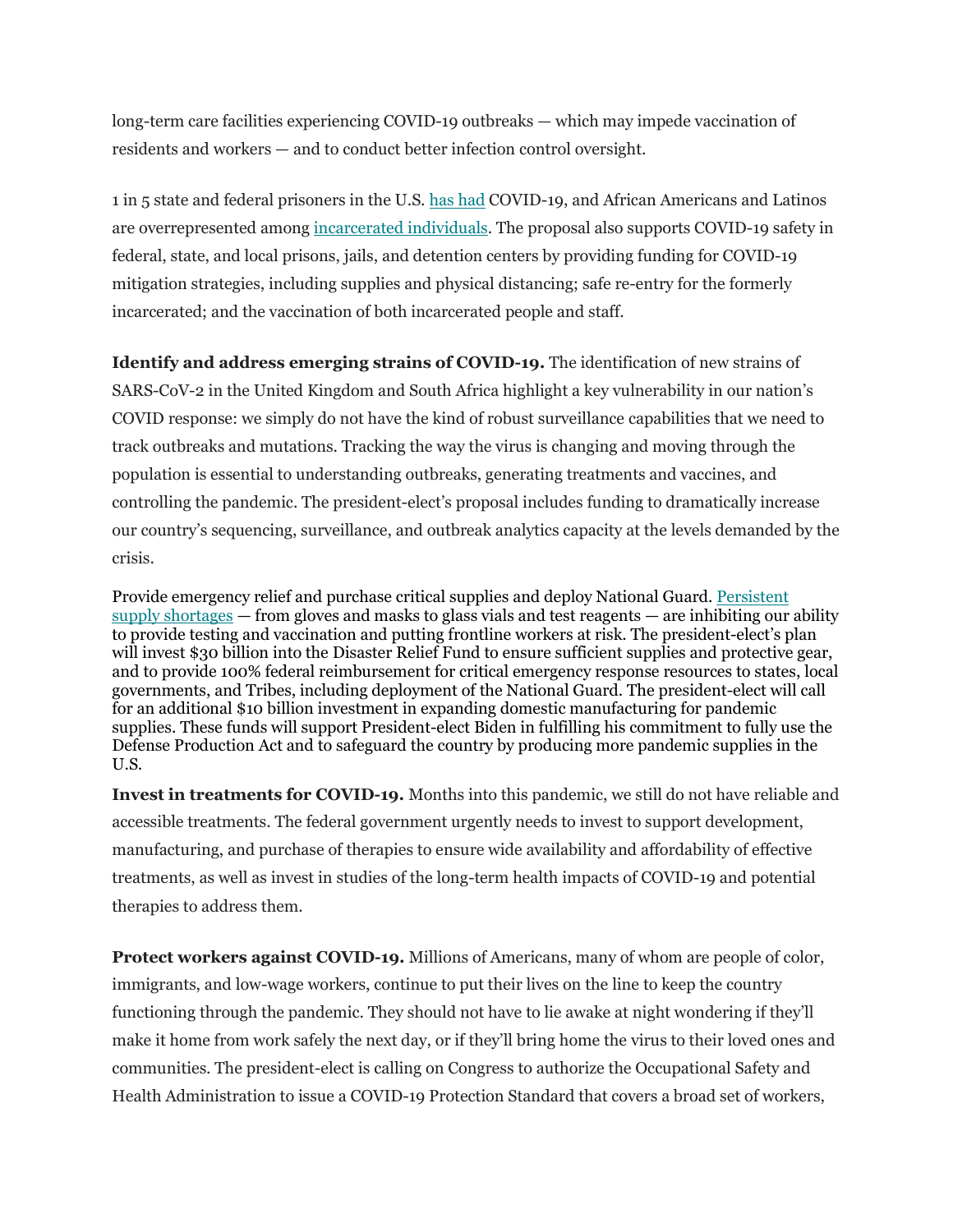so that workers not typically covered by OSHA, like many public workers on the frontlines, also receive protection from unsafe working conditions and retaliation. And, President-elect Biden is calling on Congress to provide additional funding for OSHA enforcement and grant funding, including for the Susan Harwood grant program, for organizations to help keep vulnerable workers healthy and safe from COVID-19. These steps will help keep more workers healthy, reopen more businesses safely, and beat the virus.

**Restore U.S. leadership globally and build better preparedness.** Protecting the United States from COVID-19 requires a global response, and the pandemic is a grave reminder that biological threats can pose catastrophic consequences to the United States and the world. The president-elect's plan will provide support to the international health and humanitarian response; mitigate the pandemic's devastating impact on global health, food security, and gender-based violence; support international efforts to develop and distribute medical countermeasures for COVID-19; and build the capacity required to fight COVID-19, its variants, and emerging biological threats.

**Provide schools the resources they need to reopen safely.** A critical plank of President-elect Biden's COVID-19 plan is to safely reopen schools as soon as possible — so kids and educators can get back in class and parents can go back to work. This will require immediate, urgent action by Congress. The COVID-19 pandemic created unprecedented challenges for K-12 schools and institutions of higher education, and the students and parents they serve. School closures have disproportionately impacted the [learning of Black and Hispanic students,](https://nam11.safelinks.protection.outlook.com/?url=https%3A%2F%2Fbuildbackbetter.us2.list-manage.com%2Ftrack%2Fclick%3Fu%3D8c306f1270b84f82f1a14dd29%26id%3Df14b7d6f58%26e%3Df4f9b947e7&data=04%7C01%7C%7C9a5643c7fe7b41db9c8908d8b8d8e8c8%7C86c0e625486c4605be4d2eb57c638f37%7C1%7C0%7C637462589053328668%7CUnknown%7CTWFpbGZsb3d8eyJWIjoiMC4wLjAwMDAiLCJQIjoiV2luMzIiLCJBTiI6Ik1haWwiLCJXVCI6Mn0%3D%7C1000&sdata=7qgGEiX5cTSs8c%2FzRhY1U5mfm19UwT61pDuQZpxyttk%3D&reserved=0) as well as [students with](https://nam11.safelinks.protection.outlook.com/?url=https%3A%2F%2Fbuildbackbetter.us2.list-manage.com%2Ftrack%2Fclick%3Fu%3D8c306f1270b84f82f1a14dd29%26id%3D2f90f155e1%26e%3Df4f9b947e7&data=04%7C01%7C%7C9a5643c7fe7b41db9c8908d8b8d8e8c8%7C86c0e625486c4605be4d2eb57c638f37%7C1%7C0%7C637462589053338658%7CUnknown%7CTWFpbGZsb3d8eyJWIjoiMC4wLjAwMDAiLCJQIjoiV2luMzIiLCJBTiI6Ik1haWwiLCJXVCI6Mn0%3D%7C1000&sdata=AIbaVOlYOtwQL9cDdZwYeyHlTnwPrWzo3OyUewHEJxs%3D&reserved=0)  [disabilities](https://nam11.safelinks.protection.outlook.com/?url=https%3A%2F%2Fbuildbackbetter.us2.list-manage.com%2Ftrack%2Fclick%3Fu%3D8c306f1270b84f82f1a14dd29%26id%3D2f90f155e1%26e%3Df4f9b947e7&data=04%7C01%7C%7C9a5643c7fe7b41db9c8908d8b8d8e8c8%7C86c0e625486c4605be4d2eb57c638f37%7C1%7C0%7C637462589053338658%7CUnknown%7CTWFpbGZsb3d8eyJWIjoiMC4wLjAwMDAiLCJQIjoiV2luMzIiLCJBTiI6Ik1haWwiLCJXVCI6Mn0%3D%7C1000&sdata=AIbaVOlYOtwQL9cDdZwYeyHlTnwPrWzo3OyUewHEJxs%3D&reserved=0) and [English language learners.](https://nam11.safelinks.protection.outlook.com/?url=https%3A%2F%2Fbuildbackbetter.us2.list-manage.com%2Ftrack%2Fclick%3Fu%3D8c306f1270b84f82f1a14dd29%26id%3D47cd4aedf5%26e%3Df4f9b947e7&data=04%7C01%7C%7C9a5643c7fe7b41db9c8908d8b8d8e8c8%7C86c0e625486c4605be4d2eb57c638f37%7C1%7C0%7C637462589053348656%7CUnknown%7CTWFpbGZsb3d8eyJWIjoiMC4wLjAwMDAiLCJQIjoiV2luMzIiLCJBTiI6Ik1haWwiLCJXVCI6Mn0%3D%7C1000&sdata=IL%2FtetGyRXwIXfjZZl9lqAQFhqQUMIEU9P4Gg7AzeS0%3D&reserved=0) While the December down payment for schools and higher education institutions was a start, it is not sufficient to address the crisis. President-elect Biden is calling on Congress to provide \$170 billion — supplemented by additional state and local relief resources — for K-12 schools and institutions of higher education. These resources will help schools serve all students, no matter where they are learning, and help achieve President-elect Biden's goal to open the majority of K-8 schools within the first 100 days of his Administration.

• **Provide \$130 billion to help schools to safely reopen**. Schools need flexible resources to safely reopen and operate and/or facilitate remote learning. The president-elect's plan will provide \$130 billion to support schools in safely reopening. These funds can be used to reduce class sizes and modify spaces so students and teachers can socially distance; improve ventilation; hire more janitors and implement mitigation measures; provide personal protective equipment; ensure every school has access to a nurse; increase transportation capacity to facilitate social distancing on the bus; hire counselors to support students as they transition back to the classroom; close the digital divide that is exacerbating inequities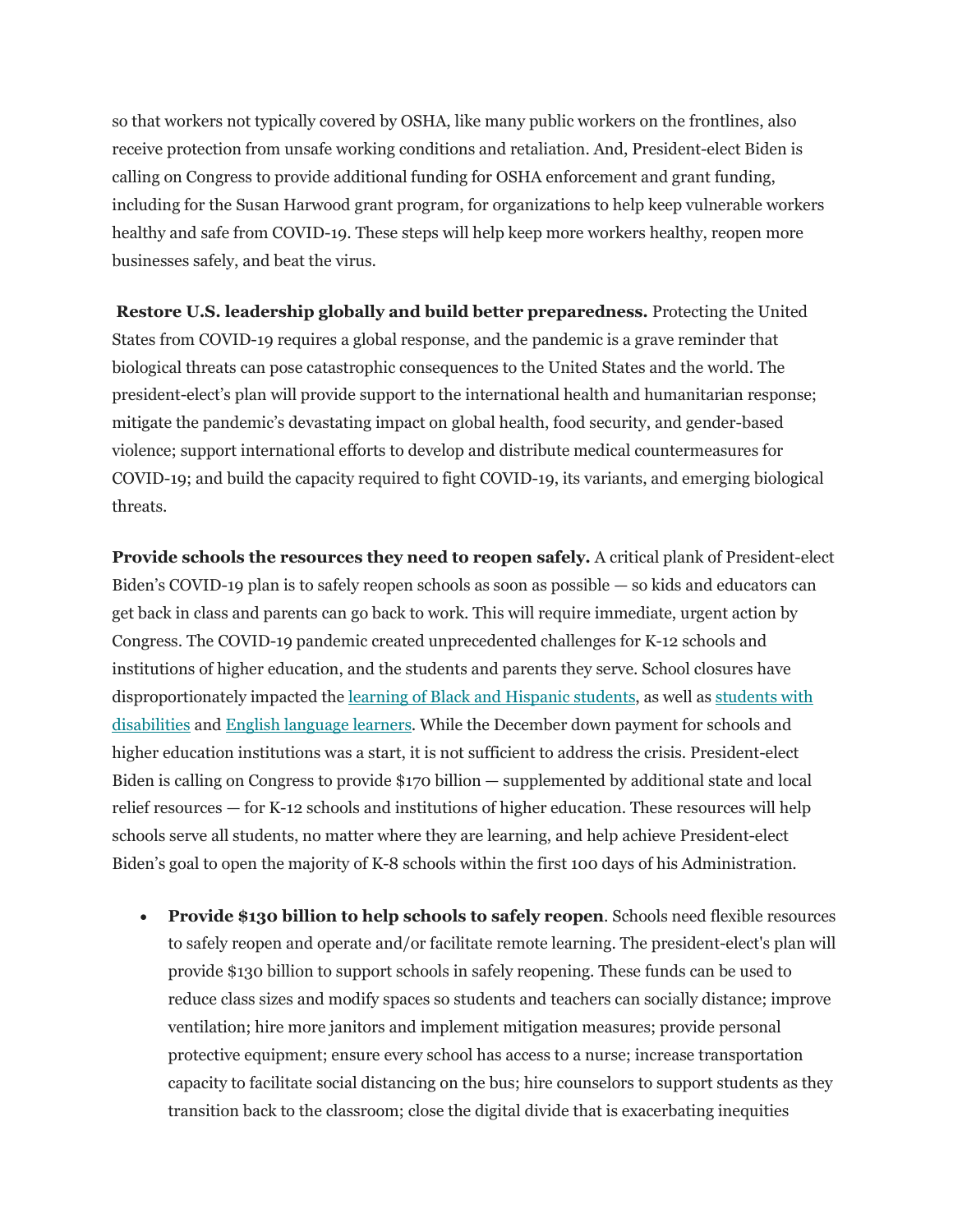during the pandemic; provide summer school or other support for students that will help make up lost learning time this year; create and expand community schools; and cover other costs needed to support safely reopening and support students. These funds will also include provisions to ensure states adequately fund education and protect students in low-income communities that have been hardest hit by COVID-19. Districts must ensure that funds are used to not only reopen schools, but also to meet students' academic, mental health and social, and emotional needs in response to COVID-19, (e.g. through extended learning time, tutoring, and counselors), wherever they are learning. Funding can be used to prevent cuts to state pre-K programs. A portion of funding will be reserved for a COVID-19 Educational Equity Challenge Grant, which will support state, local and tribal governments in partnering with teachers, parents, and other stakeholders to advance equity- and evidence-based policies to respond to COVID-related educational challenges and give all students the support they need to succeed. In addition to this funding, schools will be able to access FEMA Disaster Relief Fund resources to get reimbursed for certain COVID-19 related expenses and will receive support to implement regular testing protocols.

- **Expand the Higher Education Emergency Relief Fund**. The president-elect's plan will ensure colleges have critical resources to implement public health protocols, execute distance learning plans, and provide emergency grants to students in need. This \$35 billion in funding will be directed to public institutions, including community colleges, as well as, public and private Historically Black Colleges and Universities and other Minority Serving Institutions. This funding will provide millions of students up to an additional \$1,700 in financial assistance from their college.
- **Hardest Hit Education Fund.** Provide \$5 billion in funds for governors to use to support educational programs and the learning needs of students significantly impacted by COVID-19, whether K-12, higher education, or early childhood education programs.

**Provide emergency paid leave to 106 million more Americans to reduce the spread of the virus.** No American should have to choose between putting food on the table and quarantining to prevent further spread of COVID-19. And yet, [nearly 1 in 4 workers and close to half of low-income](https://nam11.safelinks.protection.outlook.com/?url=https%3A%2F%2Fbuildbackbetter.us2.list-manage.com%2Ftrack%2Fclick%3Fu%3D8c306f1270b84f82f1a14dd29%26id%3Dbf426674f8%26e%3Df4f9b947e7&data=04%7C01%7C%7C9a5643c7fe7b41db9c8908d8b8d8e8c8%7C86c0e625486c4605be4d2eb57c638f37%7C1%7C0%7C637462589053348656%7CUnknown%7CTWFpbGZsb3d8eyJWIjoiMC4wLjAwMDAiLCJQIjoiV2luMzIiLCJBTiI6Ik1haWwiLCJXVCI6Mn0%3D%7C1000&sdata=AOEAglcwJuOUu9ptXarRrhWipaOULbb6U%2BzCu%2Ft0BI0%3D&reserved=0)  [workers](https://nam11.safelinks.protection.outlook.com/?url=https%3A%2F%2Fbuildbackbetter.us2.list-manage.com%2Ftrack%2Fclick%3Fu%3D8c306f1270b84f82f1a14dd29%26id%3Dbf426674f8%26e%3Df4f9b947e7&data=04%7C01%7C%7C9a5643c7fe7b41db9c8908d8b8d8e8c8%7C86c0e625486c4605be4d2eb57c638f37%7C1%7C0%7C637462589053348656%7CUnknown%7CTWFpbGZsb3d8eyJWIjoiMC4wLjAwMDAiLCJQIjoiV2luMzIiLCJBTiI6Ik1haWwiLCJXVCI6Mn0%3D%7C1000&sdata=AOEAglcwJuOUu9ptXarRrhWipaOULbb6U%2BzCu%2Ft0BI0%3D&reserved=0) lack access to paid sick leave, disproportionately burdening Americans of color. Lack of paid leave is threatening the financial security of working families and increasing the risk of COVID-19 infections, hospitalizations, and deaths. Congress did the right thing last year when it created an emergency paid leave program through the Families First Coronavirus Response Act. That action [decreased daily infections by 400 cases per state per day](https://nam11.safelinks.protection.outlook.com/?url=https%3A%2F%2Fbuildbackbetter.us2.list-manage.com%2Ftrack%2Fclick%3Fu%3D8c306f1270b84f82f1a14dd29%26id%3D6348685434%26e%3Df4f9b947e7&data=04%7C01%7C%7C9a5643c7fe7b41db9c8908d8b8d8e8c8%7C86c0e625486c4605be4d2eb57c638f37%7C1%7C0%7C637462589053348656%7CUnknown%7CTWFpbGZsb3d8eyJWIjoiMC4wLjAwMDAiLCJQIjoiV2luMzIiLCJBTiI6Ik1haWwiLCJXVCI6Mn0%3D%7C1000&sdata=4ZiNyS%2BFKP5v5ouKWCACu9l%2BUmmpfZaEQU0UGH%2BMewI%3D&reserved=0) in states that previously had no paid sick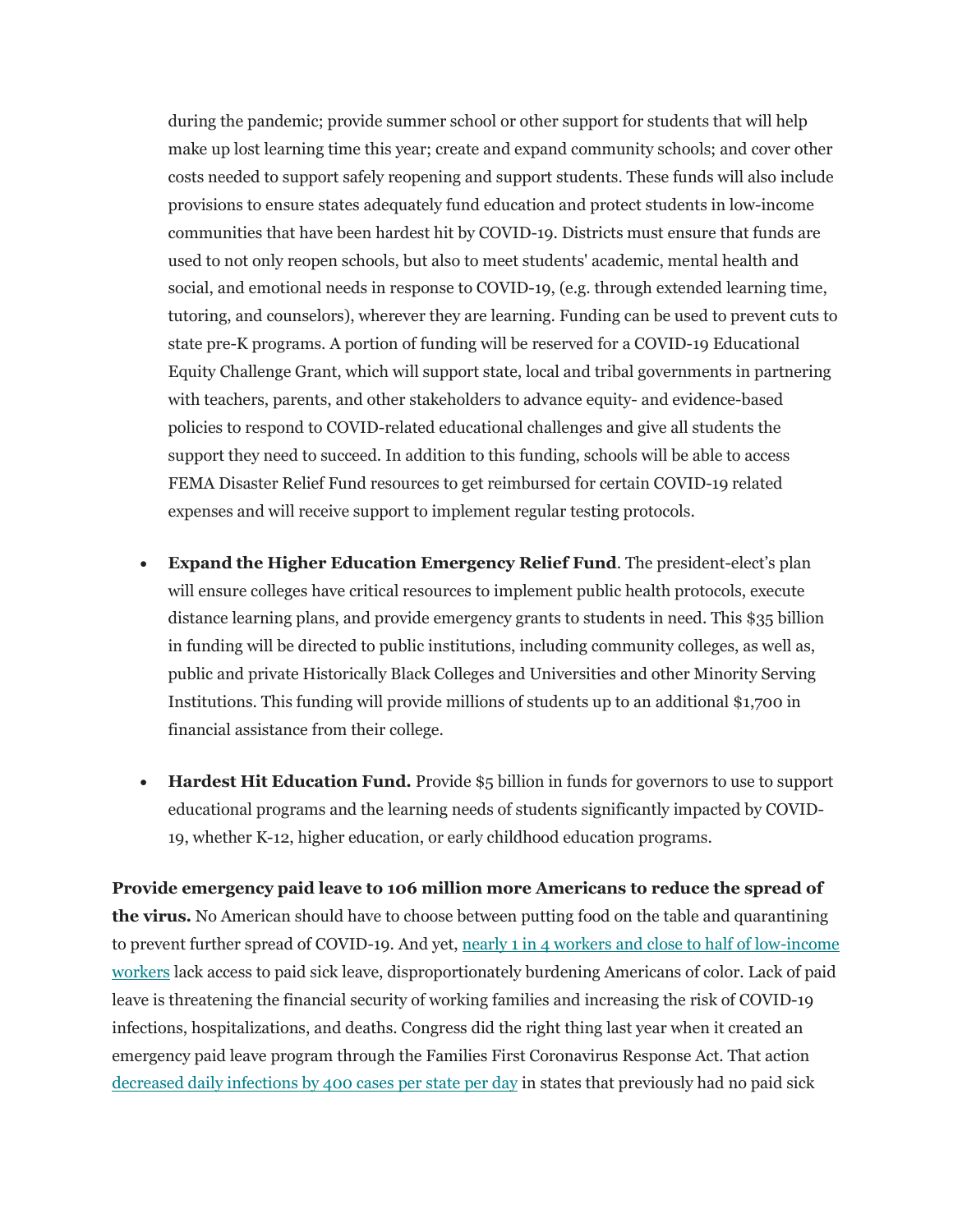leave requirement. While the December down payment extended the Families First employer tax credits through March 2021, it did not renew the requirement that employers provide leave. President-elect Biden is calling on Congress to:

- **Put the requirement back in place and eliminate exemptions for employers with more than 500 and less than 50 employees.** He will also make it clear that healthcare workers and first responders get these benefits, too. Closing these loopholes in the Families First Coronavirus Response Act will extend emergency paid leave to [up to 106 million](https://nam11.safelinks.protection.outlook.com/?url=https%3A%2F%2Fbuildbackbetter.us2.list-manage.com%2Ftrack%2Fclick%3Fu%3D8c306f1270b84f82f1a14dd29%26id%3Dde311b085d%26e%3Df4f9b947e7&data=04%7C01%7C%7C9a5643c7fe7b41db9c8908d8b8d8e8c8%7C86c0e625486c4605be4d2eb57c638f37%7C1%7C0%7C637462589053358648%7CUnknown%7CTWFpbGZsb3d8eyJWIjoiMC4wLjAwMDAiLCJQIjoiV2luMzIiLCJBTiI6Ik1haWwiLCJXVCI6Mn0%3D%7C1000&sdata=SonXXf4cTuYya9CqG66yRFH58WmNwA5Dypc7Wjqsv1Q%3D&reserved=0) additional workers.
- **Provide expanded paid sick and family and medical leave.** The president-elect will provide over 14 weeks of paid sick and family and medical leave to help parents with additional caregiving responsibilities when a child or loved one's school or care center is closed; for people who have or are caring for people with COVID-19 symptoms, or who are quarantining due to exposure; and for people needing to take time to get the vaccine.
- **Expand emergency paid leave to include federal workers.** This measure will provide paid leave protections to approximately [2 million Americans](https://nam11.safelinks.protection.outlook.com/?url=https%3A%2F%2Fbuildbackbetter.us2.list-manage.com%2Ftrack%2Fclick%3Fu%3D8c306f1270b84f82f1a14dd29%26id%3D47d50aa6d4%26e%3Df4f9b947e7&data=04%7C01%7C%7C9a5643c7fe7b41db9c8908d8b8d8e8c8%7C86c0e625486c4605be4d2eb57c638f37%7C1%7C0%7C637462589053358648%7CUnknown%7CTWFpbGZsb3d8eyJWIjoiMC4wLjAwMDAiLCJQIjoiV2luMzIiLCJBTiI6Ik1haWwiLCJXVCI6Mn0%3D%7C1000&sdata=Jps15wwHm5Px150x%2FMLdVAadRiD6NGLHVxjXwAd%2FZgQ%3D&reserved=0) who work for the federal government.
- **Provide a maximum paid leave benefit of \$1,400 per-week for eligible workers.**  This will provide full wage replacement to workers earning up to \$73,000 annually, more [than three-quarters of all workers.](https://nam11.safelinks.protection.outlook.com/?url=https%3A%2F%2Fbuildbackbetter.us2.list-manage.com%2Ftrack%2Fclick%3Fu%3D8c306f1270b84f82f1a14dd29%26id%3Db43456c9f5%26e%3Df4f9b947e7&data=04%7C01%7C%7C9a5643c7fe7b41db9c8908d8b8d8e8c8%7C86c0e625486c4605be4d2eb57c638f37%7C1%7C0%7C637462589053368643%7CUnknown%7CTWFpbGZsb3d8eyJWIjoiMC4wLjAwMDAiLCJQIjoiV2luMzIiLCJBTiI6Ik1haWwiLCJXVCI6Mn0%3D%7C1000&sdata=ZC4gpgozC6o4JFOI%2F9xoz%2FM17lB4VL2GiYXqj2%2FaIzc%3D&reserved=0)
- **Reimburse employers with less than 500 employees for the cost of this leave.**  Extending the refundable tax credit will reimburse employers for 100 percent of the cost of this leave.
- **Reimburse state and local government for the cost of this leave.**
- **Extend emergency paid leave measures until September 30, 2021.** With so much uncertainty surrounding the pandemic, extending paid leave until the end of September will help to limit the spread of COVID-19 and provide economic security to millions of working families.

## **Deliver Immediate, Direct Relief to Families Bearing the Brunt of the Crisis.**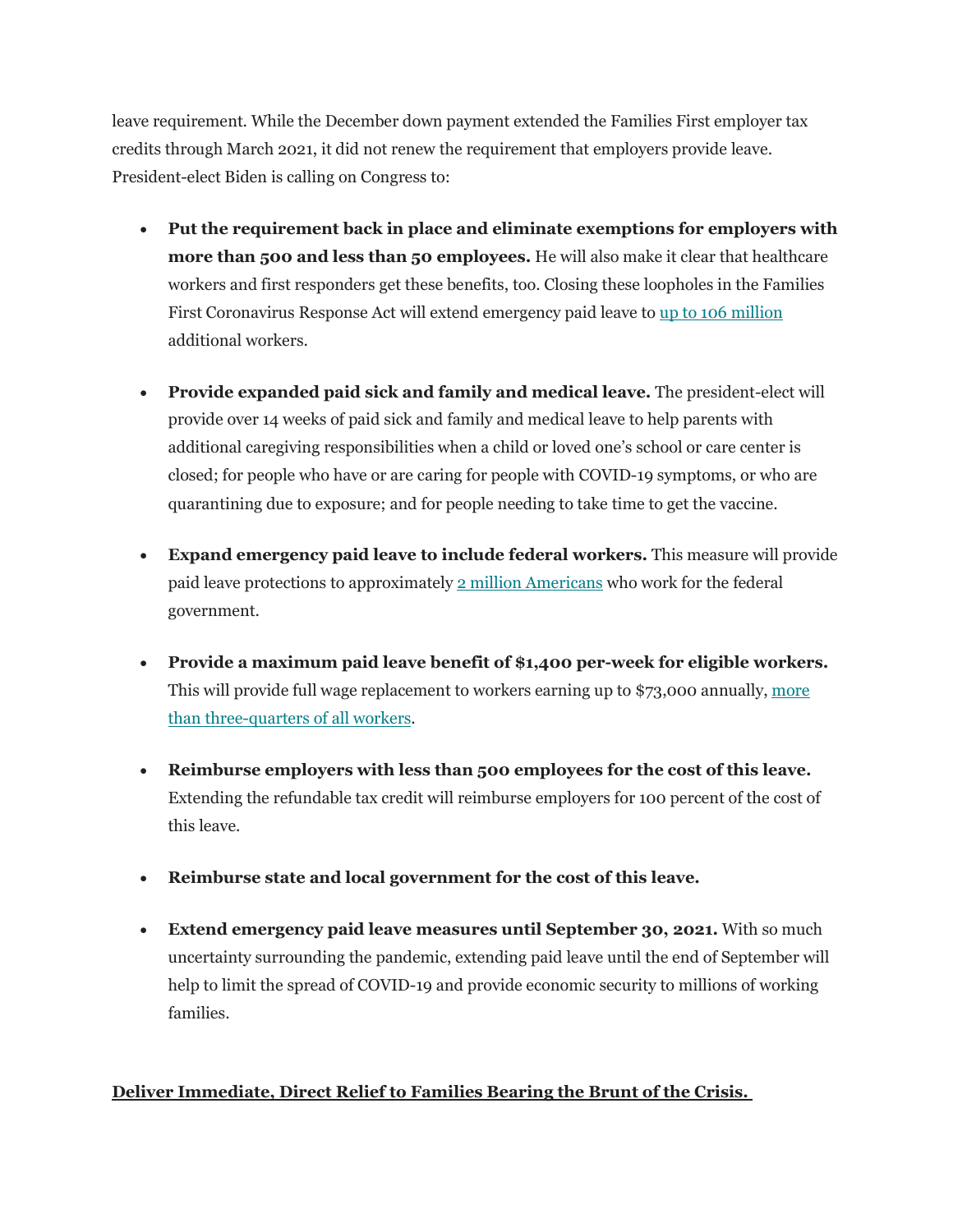As a result of the COVID-19 crisis, millions of Americans are hurting through no fault of their own. More than [10 million](https://nam11.safelinks.protection.outlook.com/?url=https%3A%2F%2Fbuildbackbetter.us2.list-manage.com%2Ftrack%2Fclick%3Fu%3D8c306f1270b84f82f1a14dd29%26id%3D395fafc47b%26e%3Df4f9b947e7&data=04%7C01%7C%7C9a5643c7fe7b41db9c8908d8b8d8e8c8%7C86c0e625486c4605be4d2eb57c638f37%7C1%7C0%7C637462589053368643%7CUnknown%7CTWFpbGZsb3d8eyJWIjoiMC4wLjAwMDAiLCJQIjoiV2luMzIiLCJBTiI6Ik1haWwiLCJXVCI6Mn0%3D%7C1000&sdata=VRlWRZiNMfwo%2FqZNK1ZlHI1lZHgWETZQPAvoFdjIg5s%3D&reserved=0) Americans are unemployed, and 4 million have been out of work for half a year or longer. The jobs crisis is particularly severe in communities of color, where [1 in 10 Black workers](https://nam11.safelinks.protection.outlook.com/?url=https%3A%2F%2Fbuildbackbetter.us2.list-manage.com%2Ftrack%2Fclick%3Fu%3D8c306f1270b84f82f1a14dd29%26id%3D2043c0df4a%26e%3Df4f9b947e7&data=04%7C01%7C%7C9a5643c7fe7b41db9c8908d8b8d8e8c8%7C86c0e625486c4605be4d2eb57c638f37%7C1%7C0%7C637462589053378635%7CUnknown%7CTWFpbGZsb3d8eyJWIjoiMC4wLjAwMDAiLCJQIjoiV2luMzIiLCJBTiI6Ik1haWwiLCJXVCI6Mn0%3D%7C1000&sdata=%2BYdijUl0ito0SWU9c269B5suTPunr6NTeTlMRl2JSH0%3D&reserved=0) and 1 in 11 Latino workers are unemployed. Large numbers of families are struggling to pay rent or their mortgages and put food on the table. And, last month, it only got worse: we lost [140,000 jobs in](https://nam11.safelinks.protection.outlook.com/?url=https%3A%2F%2Fbuildbackbetter.us2.list-manage.com%2Ftrack%2Fclick%3Fu%3D8c306f1270b84f82f1a14dd29%26id%3Db0166601a5%26e%3Df4f9b947e7&data=04%7C01%7C%7C9a5643c7fe7b41db9c8908d8b8d8e8c8%7C86c0e625486c4605be4d2eb57c638f37%7C1%7C0%7C637462589053378635%7CUnknown%7CTWFpbGZsb3d8eyJWIjoiMC4wLjAwMDAiLCJQIjoiV2luMzIiLCJBTiI6Ik1haWwiLCJXVCI6Mn0%3D%7C1000&sdata=ckccA%2Fa8%2BX7UkWU%2F5YQps0zrOd1SZpZj%2FD0jH%2FRV5IQ%3D&reserved=0)  [December,](https://nam11.safelinks.protection.outlook.com/?url=https%3A%2F%2Fbuildbackbetter.us2.list-manage.com%2Ftrack%2Fclick%3Fu%3D8c306f1270b84f82f1a14dd29%26id%3Db0166601a5%26e%3Df4f9b947e7&data=04%7C01%7C%7C9a5643c7fe7b41db9c8908d8b8d8e8c8%7C86c0e625486c4605be4d2eb57c638f37%7C1%7C0%7C637462589053378635%7CUnknown%7CTWFpbGZsb3d8eyJWIjoiMC4wLjAwMDAiLCJQIjoiV2luMzIiLCJBTiI6Ik1haWwiLCJXVCI6Mn0%3D%7C1000&sdata=ckccA%2Fa8%2BX7UkWU%2F5YQps0zrOd1SZpZj%2FD0jH%2FRV5IQ%3D&reserved=0) including 20,000 public educators, and nearly 400,000 jobs at restaurants and bars.

President-elect Biden is calling on Congress to take urgent action to deliver immediate, direct relief to Americans bearing the brunt of this crisis. Altogether, this would devote about \$1 trillion towards building a bridge to economic recovery for working families and, according to researchers at Columbia University, cut child poverty in half.

President-elect Biden's plan will:

**Give working families a \$1,400 per-person check to help pay their bills, bringing their total relief payment from this and the December down payment to \$2,000**. More than 1 [in 3](https://nam11.safelinks.protection.outlook.com/?url=https%3A%2F%2Fbuildbackbetter.us2.list-manage.com%2Ftrack%2Fclick%3Fu%3D8c306f1270b84f82f1a14dd29%26id%3D8a9e41b166%26e%3Df4f9b947e7&data=04%7C01%7C%7C9a5643c7fe7b41db9c8908d8b8d8e8c8%7C86c0e625486c4605be4d2eb57c638f37%7C1%7C0%7C637462589053388629%7CUnknown%7CTWFpbGZsb3d8eyJWIjoiMC4wLjAwMDAiLCJQIjoiV2luMzIiLCJBTiI6Ik1haWwiLCJXVCI6Mn0%3D%7C1000&sdata=TkW0i60chUKqliyYph7SXdxnhog3mLyEQEHzRVPBL2A%3D&reserved=0) households — and [half](https://nam11.safelinks.protection.outlook.com/?url=https%3A%2F%2Fbuildbackbetter.us2.list-manage.com%2Ftrack%2Fclick%3Fu%3D8c306f1270b84f82f1a14dd29%26id%3Dcfb8cc638c%26e%3Df4f9b947e7&data=04%7C01%7C%7C9a5643c7fe7b41db9c8908d8b8d8e8c8%7C86c0e625486c4605be4d2eb57c638f37%7C1%7C0%7C637462589053388629%7CUnknown%7CTWFpbGZsb3d8eyJWIjoiMC4wLjAwMDAiLCJQIjoiV2luMzIiLCJBTiI6Ik1haWwiLCJXVCI6Mn0%3D%7C1000&sdata=mqX3X77G1L2lF4sVPy2xU1thOBLupb82LVKDamn%2FhZM%3D&reserved=0) of Black and Latino households — are struggling to pay for usual household expenses like rent and groceries during the pandemic. In this crisis, working families need more than the \$600 per person that Congress passed last year. President-elect Biden is calling on Congress to increase that direct financial assistance to \$2,000. An additional \$1,400 per person in direct checks will help hard-hit households cover expenses, spend money at local businesses in their communities, and stimulate the economy. President-elect Biden's plan will also expand eligibility to adult dependents who have been left out of previous rounds of relief and all mixed status households. And, his plan will ensure that the Treasury Department has the flexibility and resources it needs to deliver stimulus checks to the families that need them most, including the millions of families that still haven't received the \$1,200 checks they are entitled to under the CARES Act.

**Extend and expand unemployment insurance benefits so American workers can pay their bills.** Around 18 [million Americans](https://nam11.safelinks.protection.outlook.com/?url=https%3A%2F%2Fbuildbackbetter.us2.list-manage.com%2Ftrack%2Fclick%3Fu%3D8c306f1270b84f82f1a14dd29%26id%3D250d4457e0%26e%3Df4f9b947e7&data=04%7C01%7C%7C9a5643c7fe7b41db9c8908d8b8d8e8c8%7C86c0e625486c4605be4d2eb57c638f37%7C1%7C0%7C637462589053398628%7CUnknown%7CTWFpbGZsb3d8eyJWIjoiMC4wLjAwMDAiLCJQIjoiV2luMzIiLCJBTiI6Ik1haWwiLCJXVCI6Mn0%3D%7C1000&sdata=GcpfasEcsz48TTpICDhyqMb5Q8kD6aR3CwW6wUMXJdM%3D&reserved=0) rely on the unemployment insurance program. Congress did the right thing by continuing expanded eligibility and extending the number of weeks unemployed workers can receive benefits. One study [estimates](https://nam11.safelinks.protection.outlook.com/?url=https%3A%2F%2Fbuildbackbetter.us2.list-manage.com%2Ftrack%2Fclick%3Fu%3D8c306f1270b84f82f1a14dd29%26id%3D0a1c76f67e%26e%3Df4f9b947e7&data=04%7C01%7C%7C9a5643c7fe7b41db9c8908d8b8d8e8c8%7C86c0e625486c4605be4d2eb57c638f37%7C1%7C0%7C637462589053398628%7CUnknown%7CTWFpbGZsb3d8eyJWIjoiMC4wLjAwMDAiLCJQIjoiV2luMzIiLCJBTiI6Ik1haWwiLCJXVCI6Mn0%3D%7C1000&sdata=ibDLR%2FiurWWhtAjb4oK6QDrPZl5oPBfJmkAETFNOltU%3D&reserved=0) that extending pandemic unemployment insurance programs through 2021 could create or save over five million jobs. But these benefits are set to expire in weeks — even as the COVID-19 pandemic worsens. Millions of Americans are receiving benefits through unemployment insurance programs that will no longer serve new beneficiaries starting in mid-March.

President-elect Biden is calling on Congress to extend these and other programs, providing millions of hard-hit workers with the financial security and peace of mind they need and deserve. And, he believes Congress should provide a \$400 per-week unemployment insurance supplement to help hard-hit workers cover household expenses. The president-elect is committed to providing these emergency supports to families for as long as the COVID-19 crisis continues and employment opportunities remain limited. The president-elect is proposing to extend these emergency unemployment insurance programs through September 2021, and will work with Congress on ways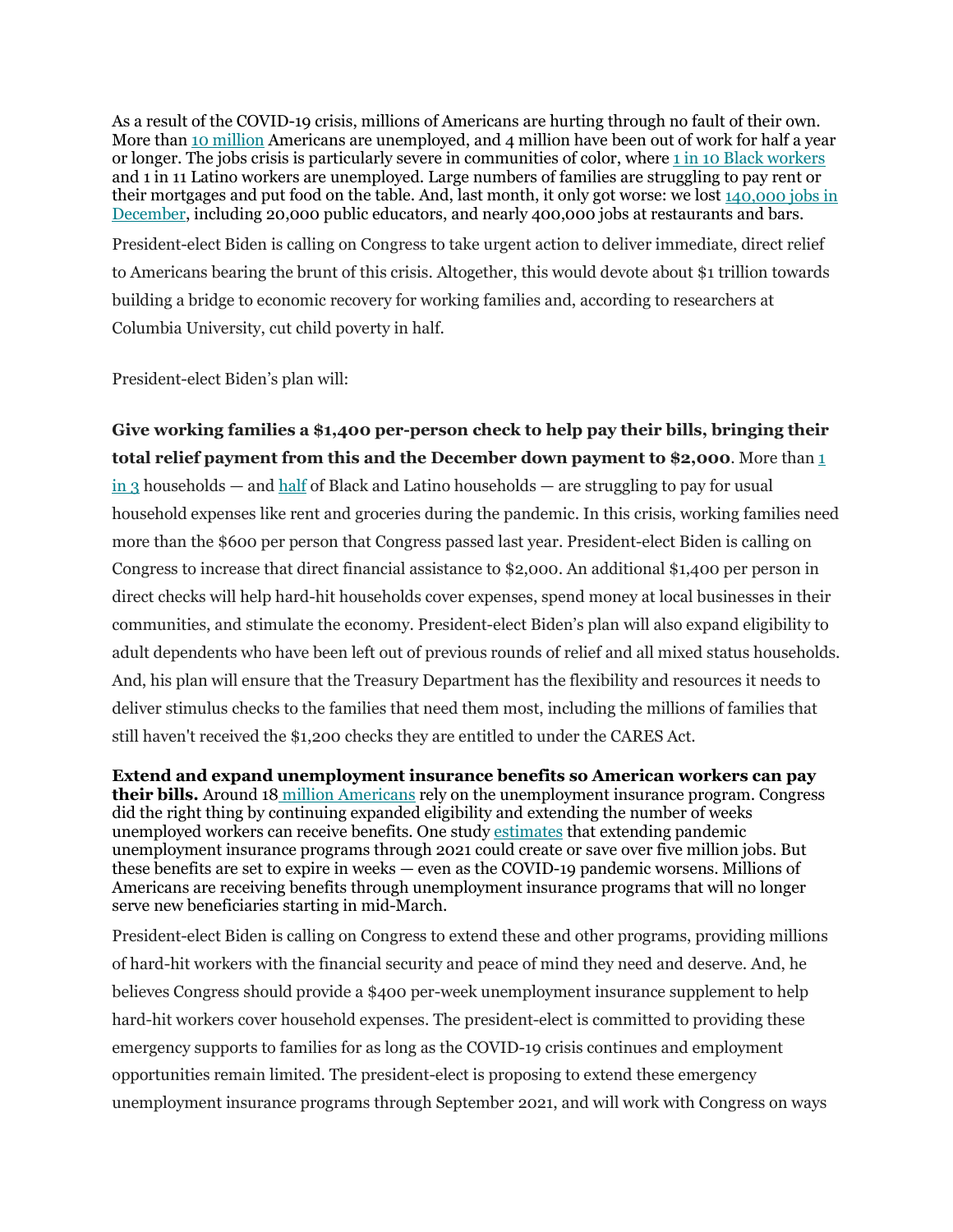to automatically adjust the length and amount of relief depending on health and economic conditions so future legislative delay doesn't undermine the recovery and families' access to benefits they need.

President-elect Biden's plan will:

- **Extend financial assistance for workers who have exhausted their regular unemployment compensation benefits.** Extending and increasing the additional weeks provided under the emergency unemployment insurance program will ensure that approximately [5 million Americans](https://nam11.safelinks.protection.outlook.com/?url=https%3A%2F%2Fbuildbackbetter.us2.list-manage.com%2Ftrack%2Fclick%3Fu%3D8c306f1270b84f82f1a14dd29%26id%3D290de0808d%26e%3Df4f9b947e7&data=04%7C01%7C%7C9a5643c7fe7b41db9c8908d8b8d8e8c8%7C86c0e625486c4605be4d2eb57c638f37%7C1%7C0%7C637462589053408618%7CUnknown%7CTWFpbGZsb3d8eyJWIjoiMC4wLjAwMDAiLCJQIjoiV2luMzIiLCJBTiI6Ik1haWwiLCJXVCI6Mn0%3D%7C1000&sdata=1r4QBC0ojt9AytRociMbQpc%2FRC26vyNYeeQ7QtSfZT4%3D&reserved=0) continue to receive assistance in the months ahead.
- **Extend financial assistance for unemployed workers who do not typically qualify for unemployment compensation benefits.** The president-elect believes Congress should extend unemployment support for self-employed workers, like ride-share drivers and many grocery delivery workers, who do not typically qualify for regular unemployment compensation. And, he supports increasing the number of weeks these workers can receive the benefit to provide long-term financial security to the program's approximately [8 million beneficiaries.](https://nam11.safelinks.protection.outlook.com/?url=https%3A%2F%2Fbuildbackbetter.us2.list-manage.com%2Ftrack%2Fclick%3Fu%3D8c306f1270b84f82f1a14dd29%26id%3Daaf55ac646%26e%3Df4f9b947e7&data=04%7C01%7C%7C9a5643c7fe7b41db9c8908d8b8d8e8c8%7C86c0e625486c4605be4d2eb57c638f37%7C1%7C0%7C637462589053408618%7CUnknown%7CTWFpbGZsb3d8eyJWIjoiMC4wLjAwMDAiLCJQIjoiV2luMzIiLCJBTiI6Ik1haWwiLCJXVCI6Mn0%3D%7C1000&sdata=vlbAN537mm6gWM7obrIFX%2BO7Df1miVWClHShi5Dsd94%3D&reserved=0)
- **Fully fund states' short-time compensation programs and additional weeks of benefits.** Short-time compensation programs, also known as work sharing, help small businesses stay afloat and economically vulnerable workers make ends meet by enabling workers to stay on the job at reduced hours, while making up the difference in pay. These programs avoid layoffs and pave the way for rapid rehiring and an accelerated recovery.

**Help struggling households keep a roof over their heads.** The economic fallout of COVID-19 has made it more difficult for working families, especially families of color, to cover their housing expenses. Across the country,  $1 \text{ in } 5$  renters and 1 in 10 homeowners with a mortgage are behind on payments. Congress took an important step in the right direction by securing \$25 billion in rental assistance and extending the federal eviction moratorium until January 31. However, American families already owe [\\$25 billion](https://nam11.safelinks.protection.outlook.com/?url=https%3A%2F%2Fbuildbackbetter.us2.list-manage.com%2Ftrack%2Fclick%3Fu%3D8c306f1270b84f82f1a14dd29%26id%3D8ab2789a84%26e%3Df4f9b947e7&data=04%7C01%7C%7C9a5643c7fe7b41db9c8908d8b8d8e8c8%7C86c0e625486c4605be4d2eb57c638f37%7C1%7C0%7C637462589053418612%7CUnknown%7CTWFpbGZsb3d8eyJWIjoiMC4wLjAwMDAiLCJQIjoiV2luMzIiLCJBTiI6Ik1haWwiLCJXVCI6Mn0%3D%7C1000&sdata=%2FxOANmoIVdZqrw8Fk2zdcmQPnG8axGJMhdzLUtb8dV8%3D&reserved=0) in back rent, and the threat of widespread evictions will still exist at the end of January. Further, [more than 10 million homeowners](https://nam11.safelinks.protection.outlook.com/?url=https%3A%2F%2Fbuildbackbetter.us2.list-manage.com%2Ftrack%2Fclick%3Fu%3D8c306f1270b84f82f1a14dd29%26id%3Dee5015cef0%26e%3Df4f9b947e7&data=04%7C01%7C%7C9a5643c7fe7b41db9c8908d8b8d8e8c8%7C86c0e625486c4605be4d2eb57c638f37%7C1%7C0%7C637462589053428606%7CUnknown%7CTWFpbGZsb3d8eyJWIjoiMC4wLjAwMDAiLCJQIjoiV2luMzIiLCJBTiI6Ik1haWwiLCJXVCI6Mn0%3D%7C1000&sdata=mP7LZguVWGm5PWbwHNSO0zB6CZ5M9baA9Ezp7jgddUc%3D&reserved=0) have fallen behind on mortgage payments. Failing to take additional action will lead to a wave of evictions and foreclosures in the coming months, overwhelming emergency shelter capacity and [increasing](https://nam11.safelinks.protection.outlook.com/?url=https%3A%2F%2Fbuildbackbetter.us2.list-manage.com%2Ftrack%2Fclick%3Fu%3D8c306f1270b84f82f1a14dd29%26id%3Defdc68ea4a%26e%3Df4f9b947e7&data=04%7C01%7C%7C9a5643c7fe7b41db9c8908d8b8d8e8c8%7C86c0e625486c4605be4d2eb57c638f37%7C1%7C0%7C637462589053428606%7CUnknown%7CTWFpbGZsb3d8eyJWIjoiMC4wLjAwMDAiLCJQIjoiV2luMzIiLCJBTiI6Ik1haWwiLCJXVCI6Mn0%3D%7C1000&sdata=Mx%2FyAwAacrQwZvIwehW1t%2BRsctpb7Gdk3OH9OOC%2Fdnw%3D&reserved=0) the likelihood of COVID-19 infections. And Americans of color, who have on average [a fraction](https://nam11.safelinks.protection.outlook.com/?url=https%3A%2F%2Fbuildbackbetter.us2.list-manage.com%2Ftrack%2Fclick%3Fu%3D8c306f1270b84f82f1a14dd29%26id%3D64a4796b5a%26e%3Df4f9b947e7&data=04%7C01%7C%7C9a5643c7fe7b41db9c8908d8b8d8e8c8%7C86c0e625486c4605be4d2eb57c638f37%7C1%7C0%7C637462589053438601%7CUnknown%7CTWFpbGZsb3d8eyJWIjoiMC4wLjAwMDAiLCJQIjoiV2luMzIiLCJBTiI6Ik1haWwiLCJXVCI6Mn0%3D%7C1000&sdata=6QwPjA7MZs0au88HGGLNmsPDuLlNwca6qFmgMoGGYOQ%3D&reserved=0) of the wealth available to white families, face higher risks of eviction and housing loss without critical assistance.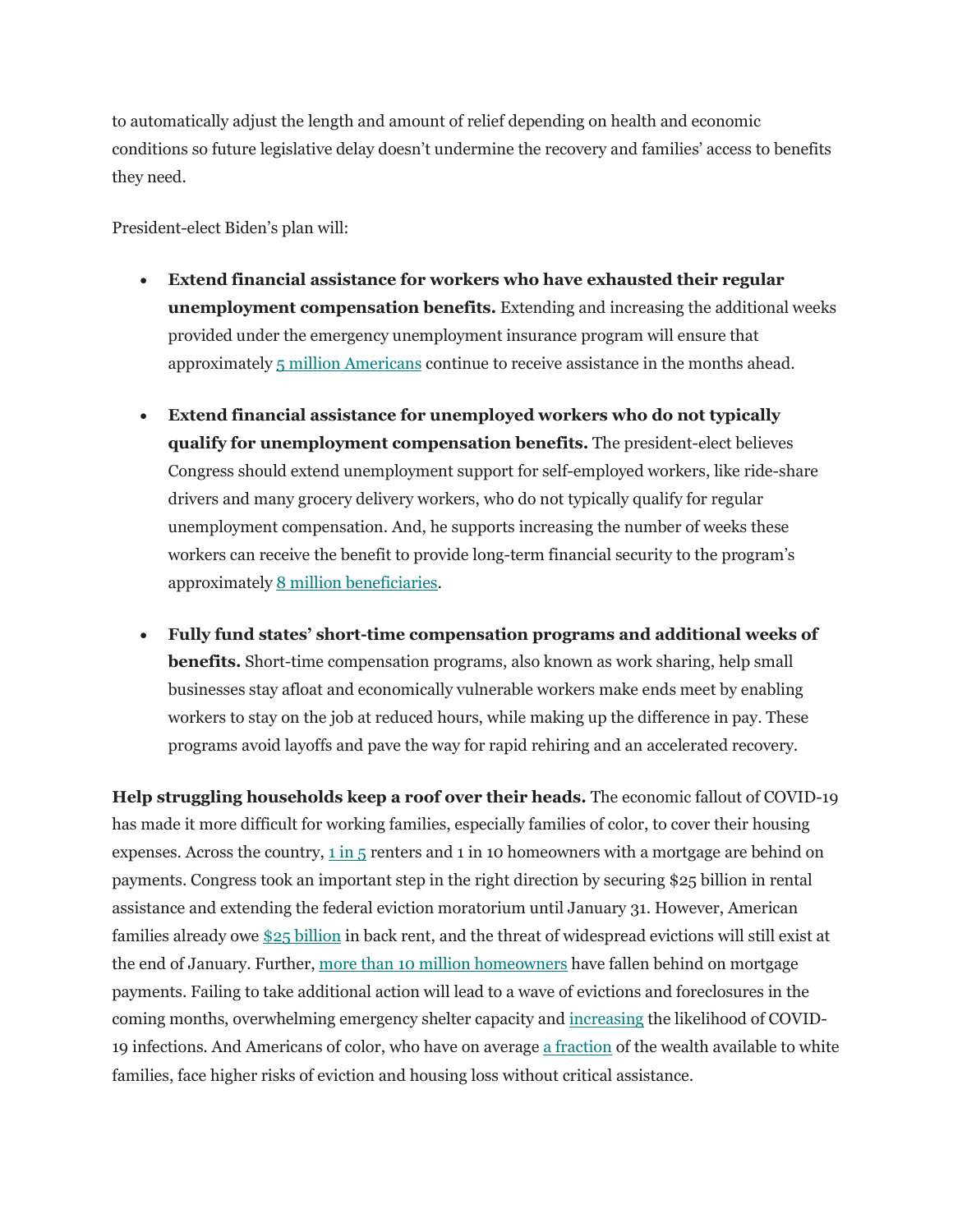President-elect Biden is calling on Congress to take immediate action to forestall a coming wave of COVID-related evictions and foreclosures.

- **Ensure that families hit hard by the economic crisis won't face eviction or foreclosure.** The president-elect is calling on Congress to extend the eviction and foreclosure moratoriums and continue applications for forbearance on federally-guaranteed mortgages until September 30, 2021. These measures will prevent untold economic hardship for homeowners, while limiting the spread of COVID-19 in our communities. The presidentelect is also calling on Congress to provide funds for legal assistance for households facing eviction or foreclosure.
- **Help renters and small landlords make ends meet by providing an additional \$30 billion in rental and critical energy and water assistance for hard-hit individuals and families.** While the \$25 billion allocated by Congress was an important down payment on the back rent accrued during this crisis, it is insufficient to meet the scale of the need. That's why President-elect Biden is proposing an additional \$25 billion in rental assistance to provide much-needed rental relief, especially for low- and moderate-income households who have lost jobs or are out of the labor market. The president-elect is also proposing \$5 billion to cover home energy and water costs and arrears through programs like the Low Income Home Energy Assistance Program, for struggling renters. These funds will ensure that the hardest-hit renters and small landlords, including those in disadvantaged communities that have suffered disproportionately in terms of pollution and other environmental harms, aren't put in the position where they can't cover their own housing expenses. This program includes a competitive set-aside of funding for states to invest in clean energy and energy efficiency projects that reduce electricity bills for families in disadvantaged communities.
- **Deliver \$5 billion in emergency assistance to help secure housing for people experiencing or at risk of homelessness.** This funding will allow states and localities to help approximately 200,000 individuals and families obtain stable housing, while providing a downpayment on the president-elect's comprehensive approach to ending homelessness and making housing a right for all Americans. Specifically, these funds will provide flexibility for both congregate and non-congregate housing options, help jurisdictions purchase and convert hotels and motels into permanent housing, and give homeless services providers the resources they need to hire and retain staff, maintain outreach programs, and provide essential services.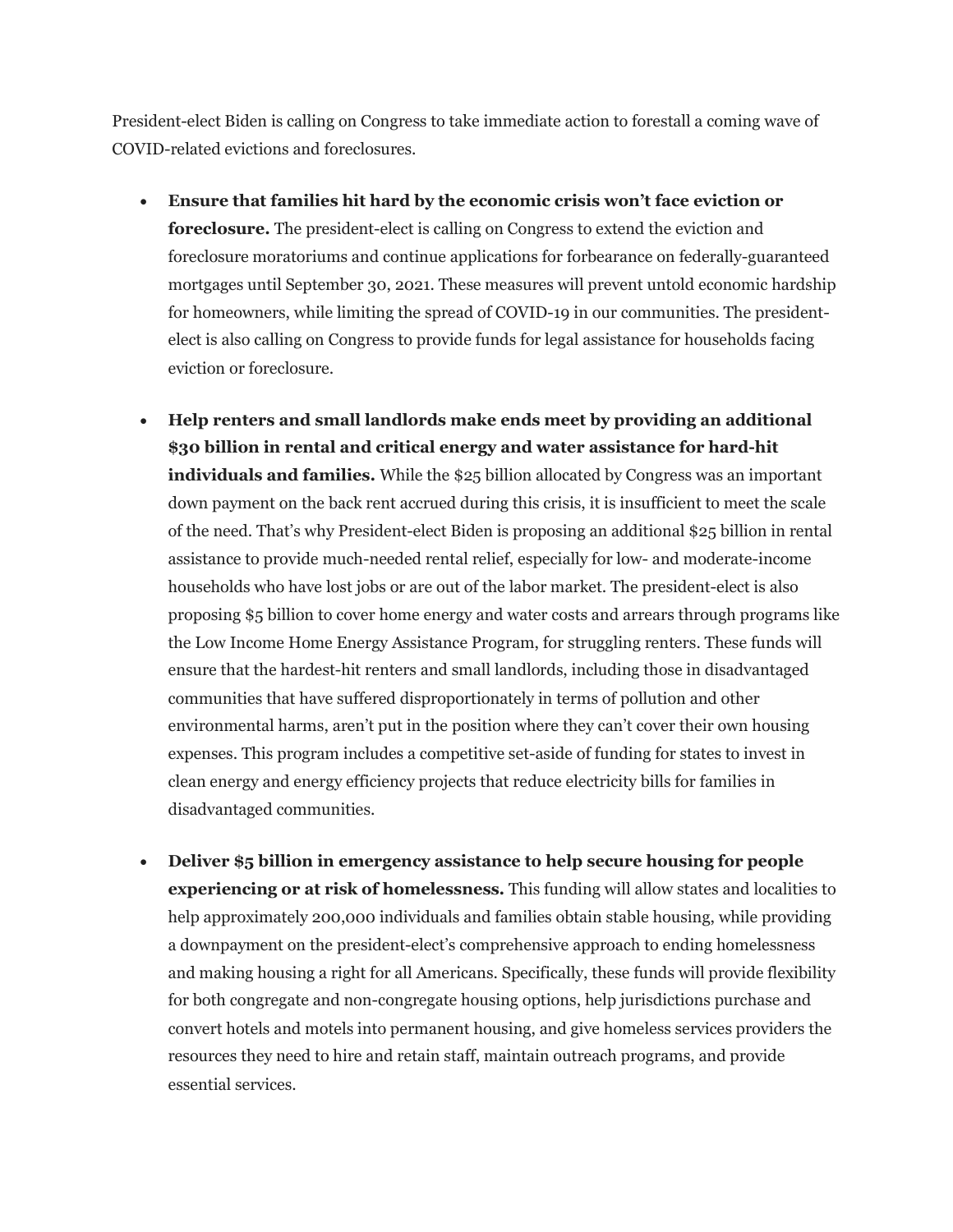**Address the growing hunger crisis in America.** About [1 in 7](https://nam11.safelinks.protection.outlook.com/?url=https%3A%2F%2Fbuildbackbetter.us2.list-manage.com%2Ftrack%2Fclick%3Fu%3D8c306f1270b84f82f1a14dd29%26id%3Dcbd8a49d85%26e%3Df4f9b947e7&data=04%7C01%7C%7C9a5643c7fe7b41db9c8908d8b8d8e8c8%7C86c0e625486c4605be4d2eb57c638f37%7C1%7C0%7C637462589053438601%7CUnknown%7CTWFpbGZsb3d8eyJWIjoiMC4wLjAwMDAiLCJQIjoiV2luMzIiLCJBTiI6Ik1haWwiLCJXVCI6Mn0%3D%7C1000&sdata=qrPLkoOt4Ubtxx5LFw1h8uPWpU4XhSKkJk6jn2iOcEs%3D&reserved=0) households nationwide, including more than  $1 \text{ in } 5$  Black and Latino households and many Asian American and Pacific Islander households, are struggling to secure the food they need. While the December down payment provided \$13 billion to strengthen and expand federal nutrition programs, it will not solve the hunger crisis in America. President-elect Biden is calling on Congress to ensure all Americans, regardless of background, have access to healthy, affordable groceries. The president-elect's plan will:

- **Extend the 15 percent Supplemental Nutrition Assistance Program (SNAP) benefit increase.** Maintaining the increase through the summer — when childhood hunger spikes due to a lack of school meals — is a critical backstop against rising food insecurity. This change will help keep hunger at bay for around [40 million Americans.](https://nam11.safelinks.protection.outlook.com/?url=https%3A%2F%2Fbuildbackbetter.us2.list-manage.com%2Ftrack%2Fclick%3Fu%3D8c306f1270b84f82f1a14dd29%26id%3D06d22486c4%26e%3Df4f9b947e7&data=04%7C01%7C%7C9a5643c7fe7b41db9c8908d8b8d8e8c8%7C86c0e625486c4605be4d2eb57c638f37%7C1%7C0%7C637462589053448595%7CUnknown%7CTWFpbGZsb3d8eyJWIjoiMC4wLjAwMDAiLCJQIjoiV2luMzIiLCJBTiI6Ik1haWwiLCJXVCI6Mn0%3D%7C1000&sdata=n0kvfZuFrdyVnjBSkYDypqHpNeBWE0jMabbq2P9tbA4%3D&reserved=0) The presidentelect is calling for this to be extended through September 2021. He is also committed to providing this boost for as long as the COVID-19 crisis continues, and will work with Congress on ways to automatically adjust the length and amount of relief depending on health and economic conditions so future legislative delay doesn't undermine the recovery and families' access to benefits they need.
- **Invest \$3 billion to help women, infants and children get the food they need.**  This multi-year investment in the Special Supplemental Nutrition Program for Women, Infants, and Children (WIC) is needed to account for increased enrollment due to growing hunger and to increase outreach to ensure that low-income families have access to highquality nutritious food and nutrition education.
- **Partner with restaurants to feed American families and keep restaurant workers on the job at the same time.** The FEMA Empowering Essential Deliveries (FEED) Act will leverage the resources and expertise of the restaurant industry to help get food to families who need it, and help get laid-off restaurant workers across the country back on the job.
- **Support SNAP by temporarily cutting the state match.** The president-elect is calling for a one time emergency infusion of administrative support for state anti-hunger and nutrition programs to ensure that benefits get to the kids and families that need it most.
- **Provide U.S. Territories with \$1 billion in additional nutrition assistance for their residents.** Bolstering the Nutrition Assistance Program block grant will help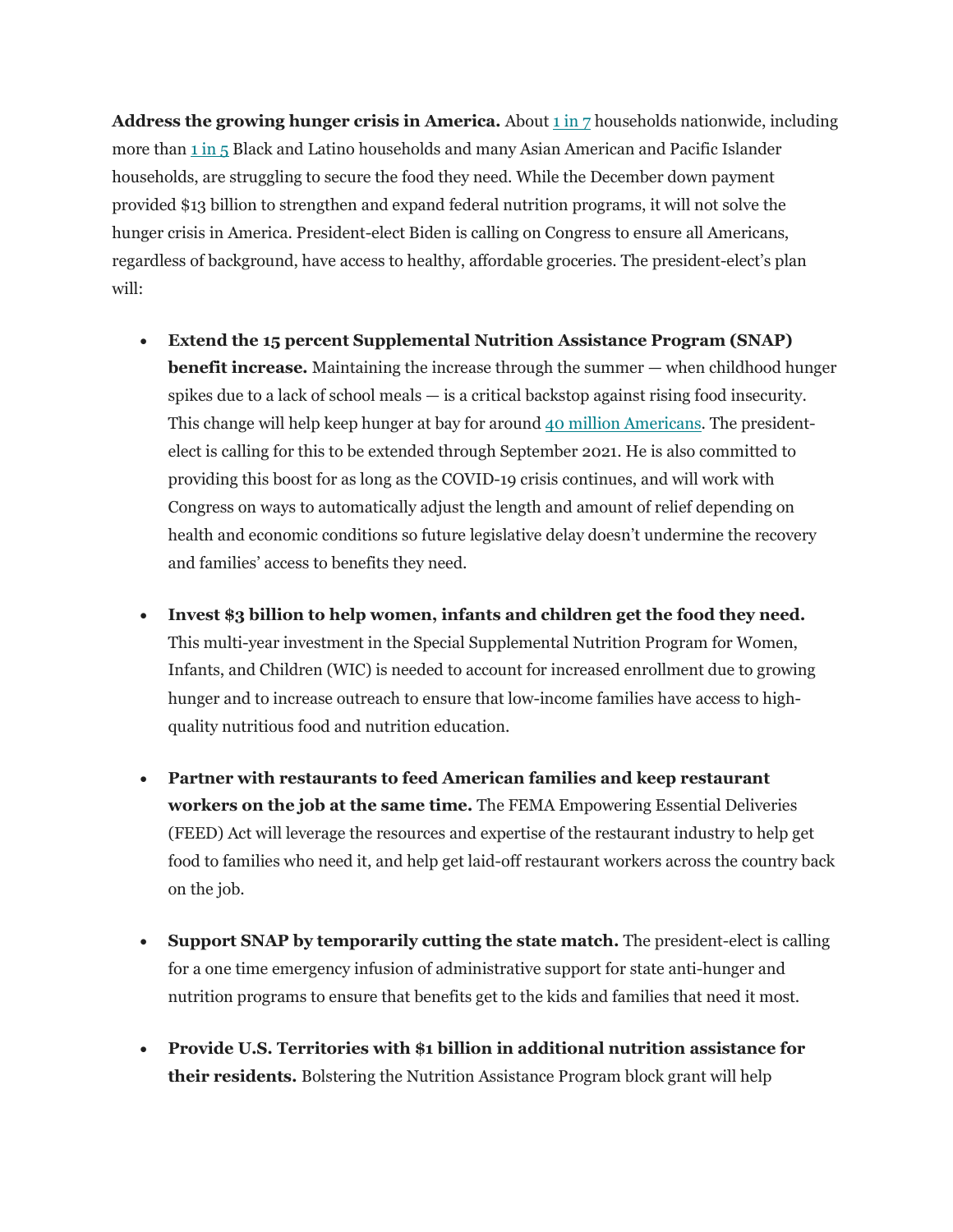thousands of working families in Puerto Rico, American Samoa, and the Commonwealth of the Northern Mariana Islands put food on the table for the duration of the pandemic.

**Raise the minimum wage to \$15 per hour.** Throughout the pandemic, millions of American workers have put their lives on the line to keep their communities and country functioning, including the [40 percent](https://nam11.safelinks.protection.outlook.com/?url=https%3A%2F%2Fbuildbackbetter.us2.list-manage.com%2Ftrack%2Fclick%3Fu%3D8c306f1270b84f82f1a14dd29%26id%3D432453eed9%26e%3Df4f9b947e7&data=04%7C01%7C%7C9a5643c7fe7b41db9c8908d8b8d8e8c8%7C86c0e625486c4605be4d2eb57c638f37%7C1%7C0%7C637462589053448595%7CUnknown%7CTWFpbGZsb3d8eyJWIjoiMC4wLjAwMDAiLCJQIjoiV2luMzIiLCJBTiI6Ik1haWwiLCJXVCI6Mn0%3D%7C1000&sdata=1B1jDCBUxMhIUyzZ0qcRD%2F0wbwfEQjwH0NEYprsD%2Fs0%3D&reserved=0) of frontline workers who are people of color. As President-elect Biden has said, let's not just praise them, let's pay them. Hard working Americans deserve sufficient wages to put food on the table and keep a roof over their heads, without having to keep multiple jobs. But millions of working families are struggling to get by. This is why the president-elect is calling on Congress to raise the minimum wage to \$15 per hour, and end the tipped minimum wage and sub-minimum wage for people with disabilities so that workers across the country can live a middle class life and provide opportunity for their families.

**Call on employers to meet their obligations to frontline essential workers and provide back hazard pay.** Essential workers — who are disproportionately Black, Latino, and Asian American and Pacific Islander — have risked their lives to stock shelves, harvest crops, and care for the sick during this crisis. They have kept the country running even during the darkest days of the pandemic. A number of large employers, especially in the retail and grocery sectors, have seen bumper profitability in 2020 and yet done little or nothing at all to compensate their workers for the risks they took. The president-elect believes these employers have a duty to do right by their frontline essential workers and acknowledge their sacrifices with generous back hazard pay for the risks they took across 2020 and up to today. He and the vice president-elect will call on CEOs and other business leaders to take action to meet these obligations.

**Expand access to high-quality, affordable child care.** We are facing an acute, immediate child care crisis in America, which is exacerbating our economic crisis. Due to increased costs and lower enrollment, a [recent survey](https://nam11.safelinks.protection.outlook.com/?url=https%3A%2F%2Fbuildbackbetter.us2.list-manage.com%2Ftrack%2Fclick%3Fu%3D8c306f1270b84f82f1a14dd29%26id%3Da5ee3b2fba%26e%3Df4f9b947e7&data=04%7C01%7C%7C9a5643c7fe7b41db9c8908d8b8d8e8c8%7C86c0e625486c4605be4d2eb57c638f37%7C1%7C0%7C637462589053458591%7CUnknown%7CTWFpbGZsb3d8eyJWIjoiMC4wLjAwMDAiLCJQIjoiV2luMzIiLCJBTiI6Ik1haWwiLCJXVCI6Mn0%3D%7C1000&sdata=9duRhuXYgWsoEZ1suVD9oYDSAvkkfqrkIxZ4eRu77rk%3D&reserved=0) of child care providers showed that most child care providers expect that they will close within a few months without relief or are uncertain how long they can stay open. If left unaddressed, many child care providers will close  $-$  some permanently  $-$  and millions of children could go without necessary care, and millions of parents could be left to make devastating choices this winter between caring for their children and working to put food on the table. Early childcare providers are almost entirely women, among whom [40 percent a](https://nam11.safelinks.protection.outlook.com/?url=https%3A%2F%2Fbuildbackbetter.us2.list-manage.com%2Ftrack%2Fclick%3Fu%3D8c306f1270b84f82f1a14dd29%26id%3Dab9f7464b2%26e%3Df4f9b947e7&data=04%7C01%7C%7C9a5643c7fe7b41db9c8908d8b8d8e8c8%7C86c0e625486c4605be4d2eb57c638f37%7C1%7C0%7C637462589053458591%7CUnknown%7CTWFpbGZsb3d8eyJWIjoiMC4wLjAwMDAiLCJQIjoiV2luMzIiLCJBTiI6Ik1haWwiLCJXVCI6Mn0%3D%7C1000&sdata=mHcFP4M8cDGtPW3HZh91S7aUMPl73USfEfalSzMIwv8%3D&reserved=0)re people of color, and so these closures could devastate engines of opportunity for minority- and women-owned businesses. President-elect Biden is calling on Congress to take immediate actions to address this crisis by helping child care centers reopen and remain open safely, and by making that care affordable to families who need it.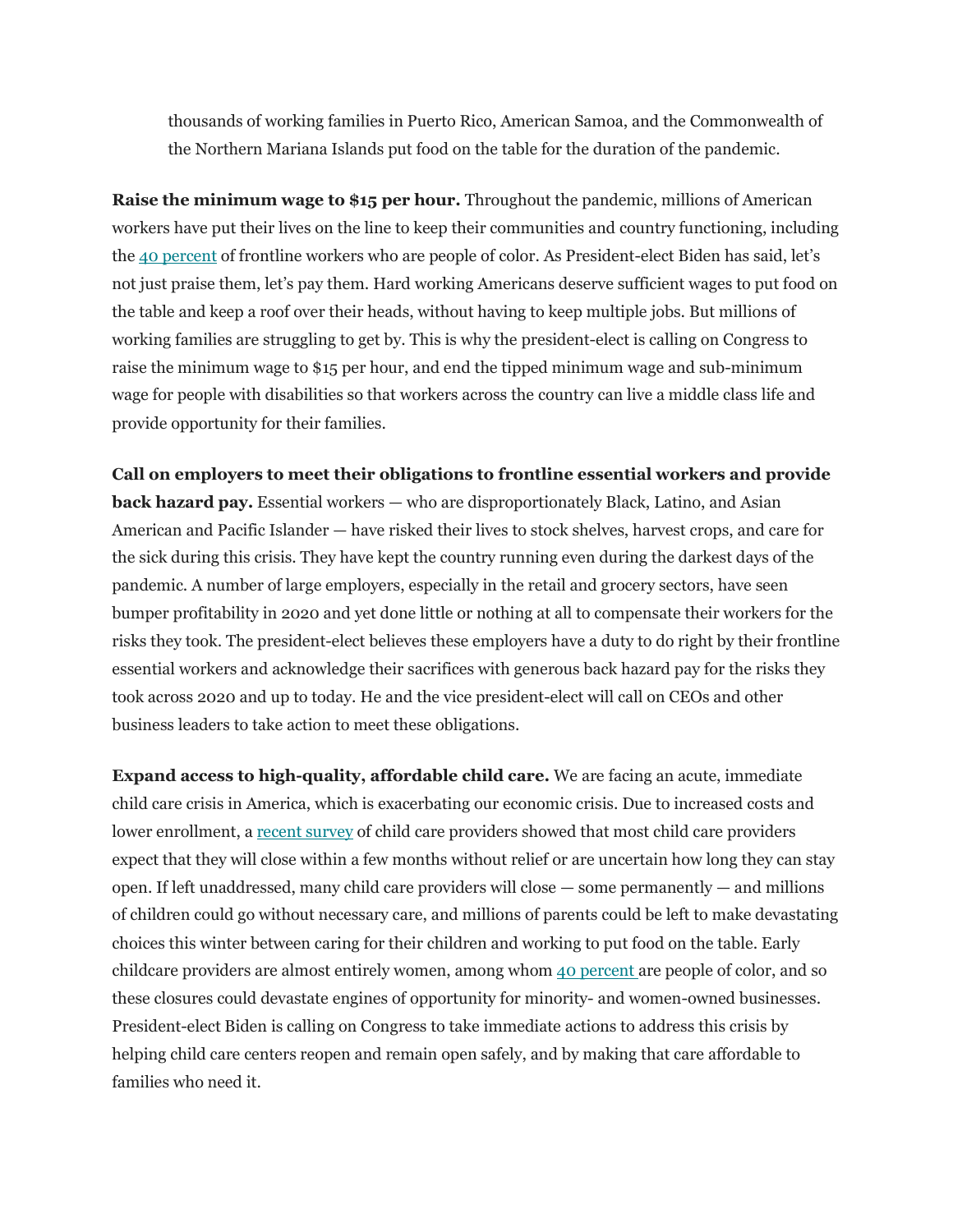In addition, too many families are unable to afford child care, while early educators earn [wages so](https://nam11.safelinks.protection.outlook.com/?url=https%3A%2F%2Fbuildbackbetter.us2.list-manage.com%2Ftrack%2Fclick%3Fu%3D8c306f1270b84f82f1a14dd29%26id%3Da47f076c89%26e%3Df4f9b947e7&data=04%7C01%7C%7C9a5643c7fe7b41db9c8908d8b8d8e8c8%7C86c0e625486c4605be4d2eb57c638f37%7C1%7C0%7C637462589053468583%7CUnknown%7CTWFpbGZsb3d8eyJWIjoiMC4wLjAwMDAiLCJQIjoiV2luMzIiLCJBTiI6Ik1haWwiLCJXVCI6Mn0%3D%7C1000&sdata=z9FQG3UITeL5dbSHB0201o4YYT40G374nEmsaLSkT7s%3D&reserved=0)  [low](https://nam11.safelinks.protection.outlook.com/?url=https%3A%2F%2Fbuildbackbetter.us2.list-manage.com%2Ftrack%2Fclick%3Fu%3D8c306f1270b84f82f1a14dd29%26id%3Da47f076c89%26e%3Df4f9b947e7&data=04%7C01%7C%7C9a5643c7fe7b41db9c8908d8b8d8e8c8%7C86c0e625486c4605be4d2eb57c638f37%7C1%7C0%7C637462589053468583%7CUnknown%7CTWFpbGZsb3d8eyJWIjoiMC4wLjAwMDAiLCJQIjoiV2luMzIiLCJBTiI6Ik1haWwiLCJXVCI6Mn0%3D%7C1000&sdata=z9FQG3UITeL5dbSHB0201o4YYT40G374nEmsaLSkT7s%3D&reserved=0) that they can't support their own families. This challenge [existed before COVID-19,](https://nam11.safelinks.protection.outlook.com/?url=https%3A%2F%2Fbuildbackbetter.us2.list-manage.com%2Ftrack%2Fclick%3Fu%3D8c306f1270b84f82f1a14dd29%26id%3D16561ac797%26e%3Df4f9b947e7&data=04%7C01%7C%7C9a5643c7fe7b41db9c8908d8b8d8e8c8%7C86c0e625486c4605be4d2eb57c638f37%7C1%7C0%7C637462589053468583%7CUnknown%7CTWFpbGZsb3d8eyJWIjoiMC4wLjAwMDAiLCJQIjoiV2luMzIiLCJBTiI6Ik1haWwiLCJXVCI6Mn0%3D%7C1000&sdata=PRBzZUlRKkTW6fHiyEOIFLZWR6G%2FUOm73XLJZKyA09E%3D&reserved=0) and the pandemic has exacerbated it. President-elect Biden is calling on Congress to ease the financial burden of care for families, expand financial support for child care providers so that this critical sector can stay afloat during the pandemic and beyond, and make critical investments to improve wages and benefits for the essential child care sector. President-elect Biden's plan will:

- **Help hard-hit child care providers, including family child care homes, cover their costs and operate safely by creating a \$25 billion emergency stabilization fund.** This Emergency Stabilization Fund will help hard-hit child care providers that are in danger of closing and provide support to nearly half of all child care providers. It will also assist those that have had to shut down meet their financial obligations during the pandemic, so that they can reopen. It will help providers pay for rent, utilities, and payroll, as well as increased costs associated with the pandemic including personal protective equipment, ventilation supplies, smaller group sizes, and modifications to make the physical environment safer for children and workers.
- **Expand child care assistance to help millions of families and help parents return to work.** Millions of parents are risking their lives as essential workers, while at the same time struggling to obtain care for their children. Others have become 24/7 caregivers while simultaneously working remotely. Still more are unemployed, caring for their children full-time, and worrying about how they will make ends meet or afford child care when they do find a job. And, the limited access to child care during the pandemic has caused more women to leave the workforce. While the December down payment provides \$10 billion in funding through the Child Care and Development Block Grant program, the president-elect's proposal expands this investment with an additional \$15 billion in funding, including for those who experienced a job interruption during the COVID-19 pandemic and are struggling to afford child care. This additional assistance with child care costs will help the disproportionate number of women who left the labor force to take on caregiving duties reenter the workforce. And, this expanded investment will also help rebuild the supply of child care providers, and encourage states to take meaningful steps towards increasing the pay and benefits of child care workers.
- **Increase tax credits to help cover the cost of childcare.** To help address the childcare affordability crisis, President-elect Biden is calling on Congress to expand child care tax credits on an emergency basis for one year to help working families cover the cost of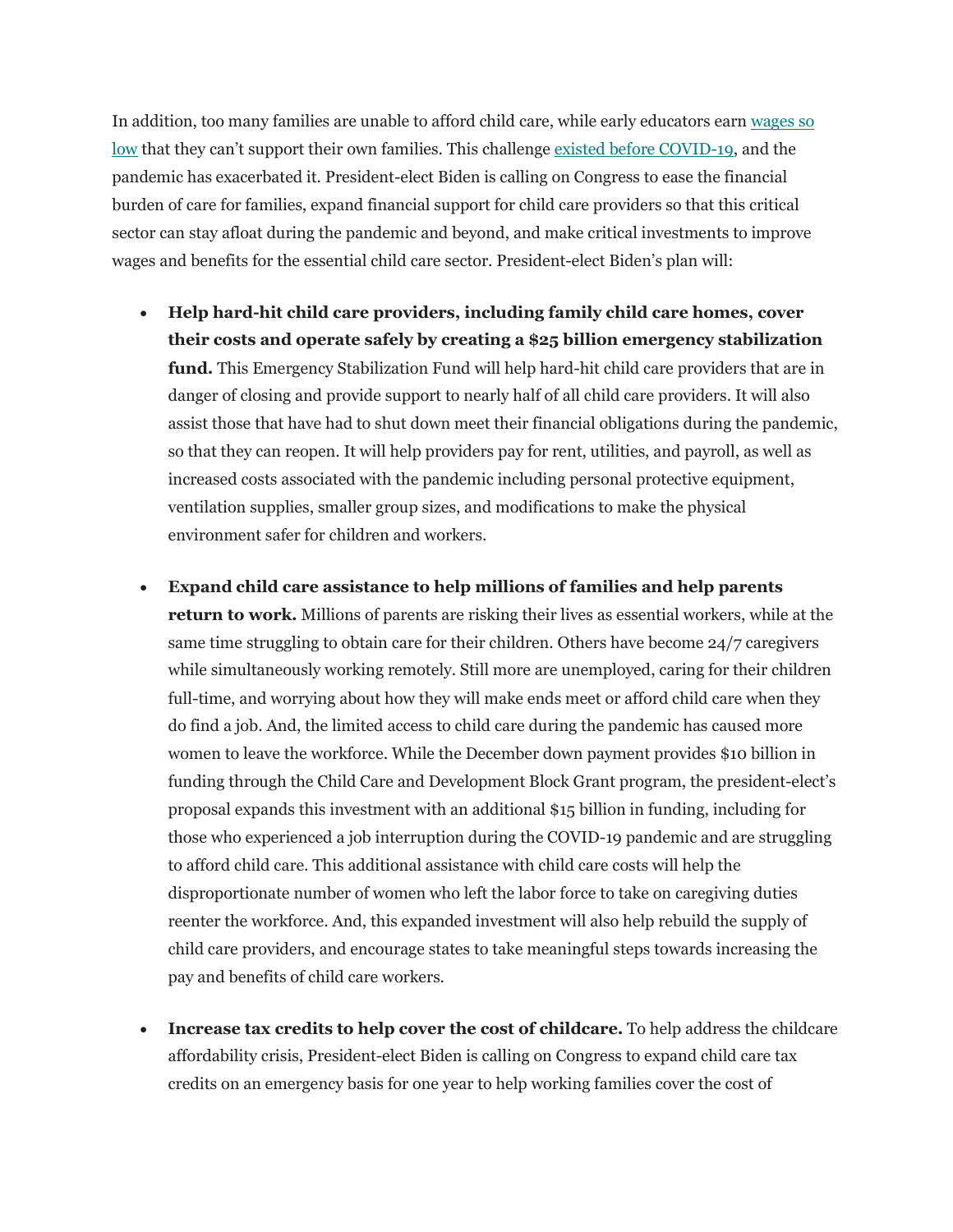childcare. Families will get back as a tax credit as much as half of their spending on child care for children under age 13, so that they can receive a total of up to \$4,000 for one child or \$8,000 for two or more children. The tax credit will be refundable, meaning that families who don't owe a lot in taxes will still benefit. The full 50 percent reimbursement will be available to families making less than \$125,000 a year. And, all families making between \$125,000 and \$400,000 will receive a partial credit so they receive benefits at least as generous as those they can receive today.

#### **Bolster financial security for families and essential workers in the midst of the**

**pandemic.** The lowest income families are particularly vulnerable in the midst of the pandemic, and President-elect Biden is calling for one year expansions of key supports for families on an emergency basis. The Child Tax Credit should be made fully refundable for the year. Currently, [27](https://nam11.safelinks.protection.outlook.com/?url=https%3A%2F%2Fbuildbackbetter.us2.list-manage.com%2Ftrack%2Fclick%3Fu%3D8c306f1270b84f82f1a14dd29%26id%3D968ef79906%26e%3Df4f9b947e7&data=04%7C01%7C%7C9a5643c7fe7b41db9c8908d8b8d8e8c8%7C86c0e625486c4605be4d2eb57c638f37%7C1%7C0%7C637462589053478577%7CUnknown%7CTWFpbGZsb3d8eyJWIjoiMC4wLjAwMDAiLCJQIjoiV2luMzIiLCJBTiI6Ik1haWwiLCJXVCI6Mn0%3D%7C1000&sdata=UqEhv3ULM3XAV3EgJ3X%2Bn3n59Z1hRnY7gWBl5THFJVw%3D&reserved=0)  [million children](https://nam11.safelinks.protection.outlook.com/?url=https%3A%2F%2Fbuildbackbetter.us2.list-manage.com%2Ftrack%2Fclick%3Fu%3D8c306f1270b84f82f1a14dd29%26id%3D968ef79906%26e%3Df4f9b947e7&data=04%7C01%7C%7C9a5643c7fe7b41db9c8908d8b8d8e8c8%7C86c0e625486c4605be4d2eb57c638f37%7C1%7C0%7C637462589053478577%7CUnknown%7CTWFpbGZsb3d8eyJWIjoiMC4wLjAwMDAiLCJQIjoiV2luMzIiLCJBTiI6Ik1haWwiLCJXVCI6Mn0%3D%7C1000&sdata=UqEhv3ULM3XAV3EgJ3X%2Bn3n59Z1hRnY7gWBl5THFJVw%3D&reserved=0) live in families with household incomes low enough that they didn't qualify for the full value of the Child Tax Credit, and this measure would give these children and their families additional needed resources. The president-elect is also calling to increase the credit to \$3,000 per child (\$3,600 for a child under age 6) and make 17 year-olds qualifying children for the year.

He is also calling for an expansion of the Earned Income Tax Credit for the year to ensure that the lowest income workers get critical support including millions of essential workers. He is proposing to raise the maximum Earned Income Tax Credit for childless adults from roughly \$530 to close to \$1,500, raise the income limit for the credit from about \$16,000 to about \$21,000, and expand the age range that is eligible including by eliminating the age cap for older workers and expanding eligibility for younger workers so that they can claim the credit they deserve. Expanding the Earned Income Tax Credit for childless adults would give a needed boost to the earnings of [several million](https://nam11.safelinks.protection.outlook.com/?url=https%3A%2F%2Fbuildbackbetter.us2.list-manage.com%2Ftrack%2Fclick%3Fu%3D8c306f1270b84f82f1a14dd29%26id%3D925bbcc167%26e%3Df4f9b947e7&data=04%7C01%7C%7C9a5643c7fe7b41db9c8908d8b8d8e8c8%7C86c0e625486c4605be4d2eb57c638f37%7C1%7C0%7C637462589053478577%7CUnknown%7CTWFpbGZsb3d8eyJWIjoiMC4wLjAwMDAiLCJQIjoiV2luMzIiLCJBTiI6Ik1haWwiLCJXVCI6Mn0%3D%7C1000&sdata=83mC6TxqCYAyxzwSP0lwQyhcH6j%2FNHJS0yPIERiISE4%3D&reserved=0) workers, including cashiers, home health aides, delivery people, and other people working in essential occupations. The president-elect also is committed to making sure that Americans who see their earnings fall in 2021 due to the pandemic don't see the Earned Income Tax Credit reduced as a result.

Lastly, the president-elect is calling for an additional \$1 billion for states to cover the additional cash assistance that Temporary Assistance to Needy Families (TANF) recipients needed as a result of the pandemic crisis. The pandemic has led to [increased TANF caseloads,](https://nam11.safelinks.protection.outlook.com/?url=https%3A%2F%2Fbuildbackbetter.us2.list-manage.com%2Ftrack%2Fclick%3Fu%3D8c306f1270b84f82f1a14dd29%26id%3Dd7f37a2c8f%26e%3Df4f9b947e7&data=04%7C01%7C%7C9a5643c7fe7b41db9c8908d8b8d8e8c8%7C86c0e625486c4605be4d2eb57c638f37%7C1%7C0%7C637462589053488571%7CUnknown%7CTWFpbGZsb3d8eyJWIjoiMC4wLjAwMDAiLCJQIjoiV2luMzIiLCJBTiI6Ik1haWwiLCJXVCI6Mn0%3D%7C1000&sdata=xnGHFp9unMrBR9xnx%2FBO9qwGPV998KrQfLmWiPhTypk%3D&reserved=0) generated higher costs for many TANF recipients — from higher utility costs to the need for internet access for remote schooling — and longer periods of joblessness given high unemployment. These funds will provide sorely needed relief.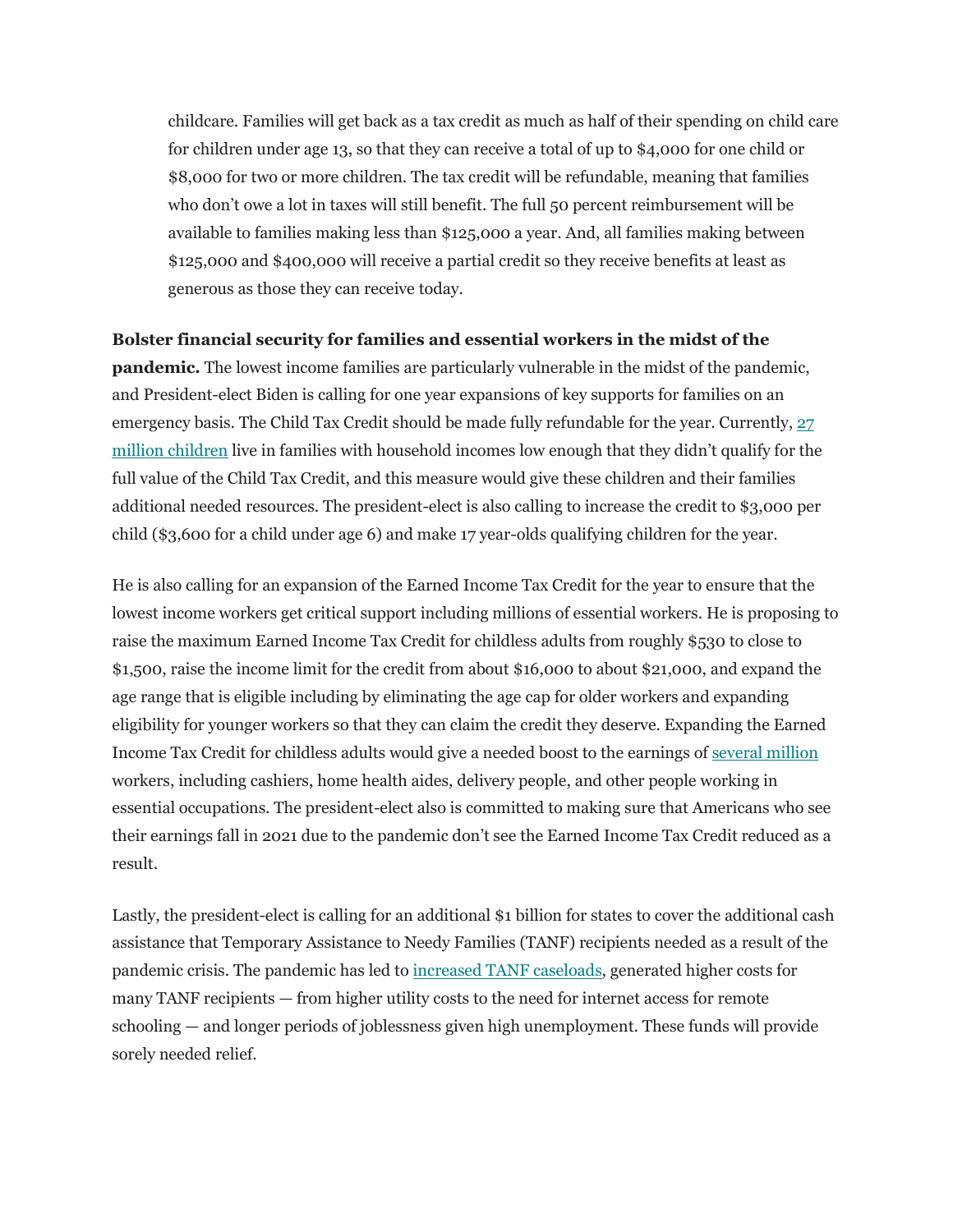**Preserving and expanding health coverage.** Roughly [two to three million people](https://nam11.safelinks.protection.outlook.com/?url=https%3A%2F%2Fbuildbackbetter.us2.list-manage.com%2Ftrack%2Fclick%3Fu%3D8c306f1270b84f82f1a14dd29%26id%3De504f389af%26e%3Df4f9b947e7&data=04%7C01%7C%7C9a5643c7fe7b41db9c8908d8b8d8e8c8%7C86c0e625486c4605be4d2eb57c638f37%7C1%7C0%7C637462589053488571%7CUnknown%7CTWFpbGZsb3d8eyJWIjoiMC4wLjAwMDAiLCJQIjoiV2luMzIiLCJBTiI6Ik1haWwiLCJXVCI6Mn0%3D%7C1000&sdata=FIlVq4aUYsqlNLWbCXAmk1cpp6eDyERmRKXcdf5mrBo%3D&reserved=0) lost employer sponsored health insurance between March and September, and even families who have maintained coverage may struggle to pay premiums and afford care. Further, going into this crisis, [30 million](https://nam11.safelinks.protection.outlook.com/?url=https%3A%2F%2Fbuildbackbetter.us2.list-manage.com%2Ftrack%2Fclick%3Fu%3D8c306f1270b84f82f1a14dd29%26id%3D7e9d853e76%26e%3Df4f9b947e7&data=04%7C01%7C%7C9a5643c7fe7b41db9c8908d8b8d8e8c8%7C86c0e625486c4605be4d2eb57c638f37%7C1%7C0%7C637462589053498566%7CUnknown%7CTWFpbGZsb3d8eyJWIjoiMC4wLjAwMDAiLCJQIjoiV2luMzIiLCJBTiI6Ik1haWwiLCJXVCI6Mn0%3D%7C1000&sdata=Qb%2Fpg5tK81B%2BR4zbVzsJGdtnn3Qucw%2FAdMgBzvLomJM%3D&reserved=0)  [people](https://nam11.safelinks.protection.outlook.com/?url=https%3A%2F%2Fbuildbackbetter.us2.list-manage.com%2Ftrack%2Fclick%3Fu%3D8c306f1270b84f82f1a14dd29%26id%3D7e9d853e76%26e%3Df4f9b947e7&data=04%7C01%7C%7C9a5643c7fe7b41db9c8908d8b8d8e8c8%7C86c0e625486c4605be4d2eb57c638f37%7C1%7C0%7C637462589053498566%7CUnknown%7CTWFpbGZsb3d8eyJWIjoiMC4wLjAwMDAiLCJQIjoiV2luMzIiLCJBTiI6Ik1haWwiLCJXVCI6Mn0%3D%7C1000&sdata=Qb%2Fpg5tK81B%2BR4zbVzsJGdtnn3Qucw%2FAdMgBzvLomJM%3D&reserved=0) were without coverage, limiting their access to the health care system in the middle of a pandemic. To ensure access to health coverage, President-elect Biden is calling on Congress to subsidize continuation health coverage (COBRA) through the end of September. He is also asking Congress to expand and increase the value of the Premium Tax Credit to lower or eliminate health insurance premiums and ensure enrollees — including those who never had coverage through their jobs — will not pay more than 8.5 percent of their income for coverage. Together, these policies would reduce premiums for [more than ten million](https://nam11.safelinks.protection.outlook.com/?url=https%3A%2F%2Fbuildbackbetter.us2.list-manage.com%2Ftrack%2Fclick%3Fu%3D8c306f1270b84f82f1a14dd29%26id%3Da19d7c636c%26e%3Df4f9b947e7&data=04%7C01%7C%7C9a5643c7fe7b41db9c8908d8b8d8e8c8%7C86c0e625486c4605be4d2eb57c638f37%7C1%7C0%7C637462589053498566%7CUnknown%7CTWFpbGZsb3d8eyJWIjoiMC4wLjAwMDAiLCJQIjoiV2luMzIiLCJBTiI6Ik1haWwiLCJXVCI6Mn0%3D%7C1000&sdata=U6zbmgLIlDKesAdZQaanp%2BEa6iyAS2eNJTuabszQ5jk%3D&reserved=0) people and reduce the ranks of the uninsured by millions more.

**Expanding access to behavioral health services.** The pandemic has made access to mental health and substance use disorder services more essential than ever. The president-elect is calling on Congress to appropriate \$4 billion to enable the Substance Abuse and Mental Health Services Administration and the Health Resources and Services Administration to expand access to these vital services.

**Ensure adequate funding for veterans' health.** COVID-19 has put enormous pressure on America's veterans and on the Veterans Health Administration that is charged with providing and facilitating top-notch care for them. The president-elect is committed to ensuring America delivers on its promise to the people who have served our country. To account for increased usage as many veterans have lost access to private health insurance, higher overall costs, and other pandemicrelated impacts, the president-elect is immediately requesting an additional \$20 billion to make sure that veterans' health care needs can be met through this crisis.

**Combat increased risk of gender-based violence.** The COVID-19 pandemic has exacerbated domestic violence and sexual assault, creating a ["shadow pandemic"](https://nam11.safelinks.protection.outlook.com/?url=https%3A%2F%2Fbuildbackbetter.us2.list-manage.com%2Ftrack%2Fclick%3Fu%3D8c306f1270b84f82f1a14dd29%26id%3D969be2a87c%26e%3Df4f9b947e7&data=04%7C01%7C%7C9a5643c7fe7b41db9c8908d8b8d8e8c8%7C86c0e625486c4605be4d2eb57c638f37%7C1%7C0%7C637462589053508562%7CUnknown%7CTWFpbGZsb3d8eyJWIjoiMC4wLjAwMDAiLCJQIjoiV2luMzIiLCJBTiI6Ik1haWwiLCJXVCI6Mn0%3D%7C1000&sdata=7GVyvWWn3tsGcBvbUvu6fYY2o9VT%2Fi%2BYzYZ6odaU%2BzQ%3D&reserved=0) for many women and girls who are largely confined to their home with their abuser and facing economic insecurity that makes escape more difficult. President Biden is calling for at least \$800 million in supplemental funding for key federal programs that protect survivors.

## **Provide Critical Support to Struggling Communities.**

COVID-19 and the resulting economic crisis has devastated communities across the country. Schools remain closed, with students struggling with remote learning and parents — 1.6 [million](https://nam11.safelinks.protection.outlook.com/?url=https%3A%2F%2Fbuildbackbetter.us2.list-manage.com%2Ftrack%2Fclick%3Fu%3D8c306f1270b84f82f1a14dd29%26id%3D0042495140%26e%3Df4f9b947e7&data=04%7C01%7C%7C9a5643c7fe7b41db9c8908d8b8d8e8c8%7C86c0e625486c4605be4d2eb57c638f37%7C1%7C0%7C637462589053508562%7CUnknown%7CTWFpbGZsb3d8eyJWIjoiMC4wLjAwMDAiLCJQIjoiV2luMzIiLCJBTiI6Ik1haWwiLCJXVCI6Mn0%3D%7C1000&sdata=JdAP%2BgStcTSesZ9Lf1SL1dmWti4pe66NR4KE6TkeL0M%3D&reserved=0) mothers this fall — leaving the workforce. Small businesses, the backbones of their communities that employ [nearly half](https://nam11.safelinks.protection.outlook.com/?url=https%3A%2F%2Fbuildbackbetter.us2.list-manage.com%2Ftrack%2Fclick%3Fu%3D8c306f1270b84f82f1a14dd29%26id%3Ddefb30030c%26e%3Df4f9b947e7&data=04%7C01%7C%7C9a5643c7fe7b41db9c8908d8b8d8e8c8%7C86c0e625486c4605be4d2eb57c638f37%7C1%7C0%7C637462589053518556%7CUnknown%7CTWFpbGZsb3d8eyJWIjoiMC4wLjAwMDAiLCJQIjoiV2luMzIiLCJBTiI6Ik1haWwiLCJXVCI6Mn0%3D%7C1000&sdata=f%2F3BmrjfPvPKkbWjCrB7i6%2Fh6l625Tfehf6PcIReKO0%3D&reserved=0) of American workers, are unable to keep their doors open. And, some state and local essential workers are seeing their wages reduced or their [jobs disappear.](https://nam11.safelinks.protection.outlook.com/?url=https%3A%2F%2Fbuildbackbetter.us2.list-manage.com%2Ftrack%2Fclick%3Fu%3D8c306f1270b84f82f1a14dd29%26id%3D2f9700b55e%26e%3Df4f9b947e7&data=04%7C01%7C%7C9a5643c7fe7b41db9c8908d8b8d8e8c8%7C86c0e625486c4605be4d2eb57c638f37%7C1%7C0%7C637462589053518556%7CUnknown%7CTWFpbGZsb3d8eyJWIjoiMC4wLjAwMDAiLCJQIjoiV2luMzIiLCJBTiI6Ik1haWwiLCJXVCI6Mn0%3D%7C1000&sdata=3Y1tl8dAqw7YTAUFp6fWowtYrk3QVGrHcgi6awX4dV8%3D&reserved=0) President-elect Biden is calling on Congress to send a lifeline to small businesses; protect educators, public transit workers,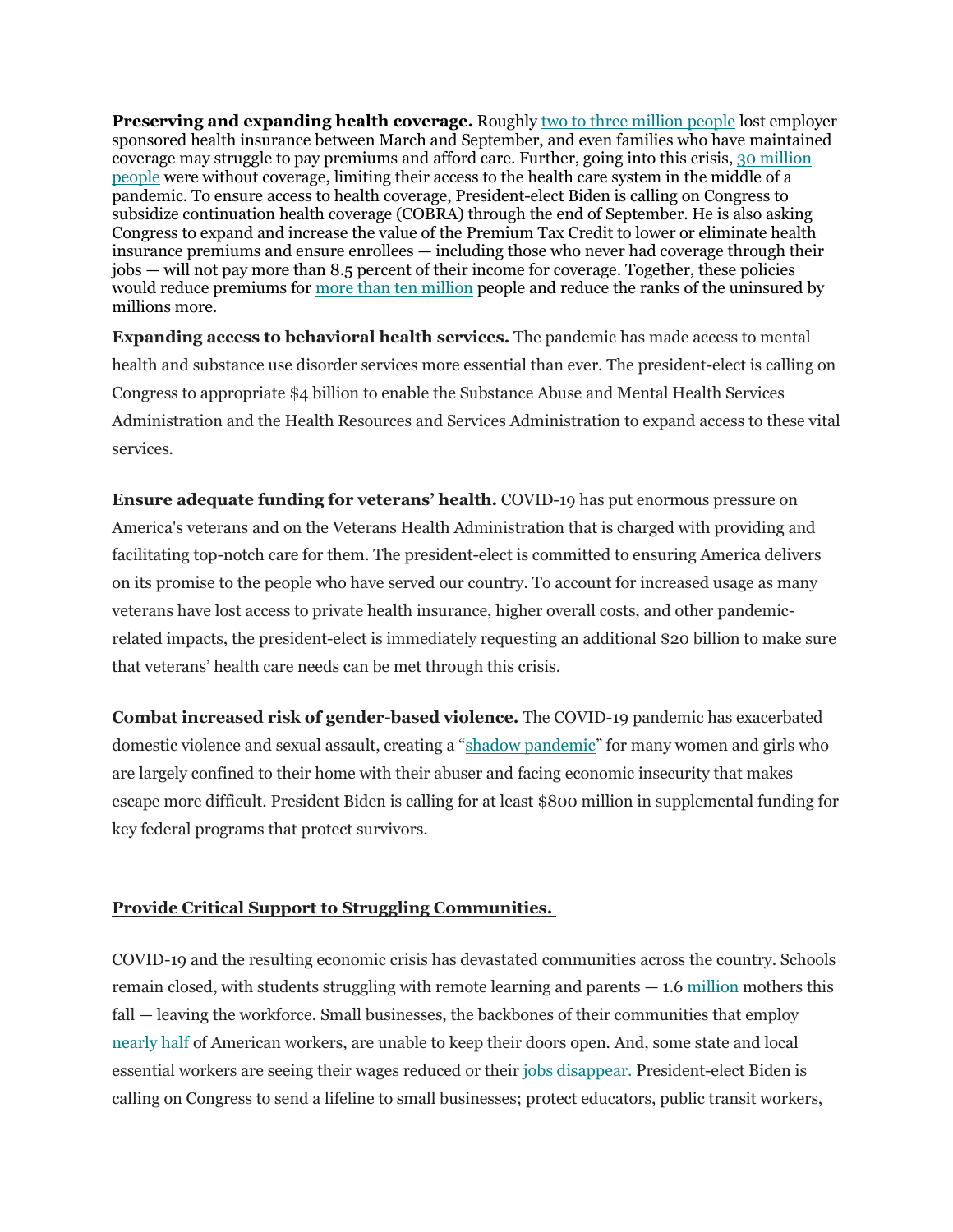and first responders from lay-offs; and keep critical services running at full strength. Altogether, his plan would provide approximately \$440 billion in critical support to struggling communities. This is in addition to funds that President-elect Biden is requesting for safely reopening schools throughout the country.

President-elect Biden's plan will:

**Provide small businesses with the funding they need to reopen and rebuild.** Small businesses [sustain](https://nam11.safelinks.protection.outlook.com/?url=https%3A%2F%2Fbuildbackbetter.us2.list-manage.com%2Ftrack%2Fclick%3Fu%3D8c306f1270b84f82f1a14dd29%26id%3D324f4c98fe%26e%3Df4f9b947e7&data=04%7C01%7C%7C9a5643c7fe7b41db9c8908d8b8d8e8c8%7C86c0e625486c4605be4d2eb57c638f37%7C1%7C0%7C637462589053518556%7CUnknown%7CTWFpbGZsb3d8eyJWIjoiMC4wLjAwMDAiLCJQIjoiV2luMzIiLCJBTiI6Ik1haWwiLCJXVCI6Mn0%3D%7C1000&sdata=FLGKUKoPe73ujaT9gcacesw7C1Il7ykPtc3FDg3vMSs%3D&reserved=0) half of the private sector jobs in America, and they have struggled in the wake of COVID-19. Black- and Brown-owned [small businesses,](https://nam11.safelinks.protection.outlook.com/?url=https%3A%2F%2Fbuildbackbetter.us2.list-manage.com%2Ftrack%2Fclick%3Fu%3D8c306f1270b84f82f1a14dd29%26id%3D721ed78c87%26e%3Df4f9b947e7&data=04%7C01%7C%7C9a5643c7fe7b41db9c8908d8b8d8e8c8%7C86c0e625486c4605be4d2eb57c638f37%7C1%7C0%7C637462589053528551%7CUnknown%7CTWFpbGZsb3d8eyJWIjoiMC4wLjAwMDAiLCJQIjoiV2luMzIiLCJBTiI6Ik1haWwiLCJXVCI6Mn0%3D%7C1000&sdata=yHC%2BVEaOXDzXXcuQsRs5kBspdjTQXx0Kct8L9H5qJKk%3D&reserved=0) and those in [hard-hit industries](https://nam11.safelinks.protection.outlook.com/?url=https%3A%2F%2Fbuildbackbetter.us2.list-manage.com%2Ftrack%2Fclick%3Fu%3D8c306f1270b84f82f1a14dd29%26id%3Df7acf0cdd8%26e%3Df4f9b947e7&data=04%7C01%7C%7C9a5643c7fe7b41db9c8908d8b8d8e8c8%7C86c0e625486c4605be4d2eb57c638f37%7C1%7C0%7C637462589053528551%7CUnknown%7CTWFpbGZsb3d8eyJWIjoiMC4wLjAwMDAiLCJQIjoiV2luMzIiLCJBTiI6Ik1haWwiLCJXVCI6Mn0%3D%7C1000&sdata=GODO1h7kpMgMf904e1NoVJ4RisbRUvDotEFPfbLINX4%3D&reserved=0) like restaurants, hotels, and the arts, have suffered disproportionately. Nationally, small business revenue is down [32 percent,](https://nam11.safelinks.protection.outlook.com/?url=https%3A%2F%2Fbuildbackbetter.us2.list-manage.com%2Ftrack%2Fclick%3Fu%3D8c306f1270b84f82f1a14dd29%26id%3D6825662eb3%26e%3Df4f9b947e7&data=04%7C01%7C%7C9a5643c7fe7b41db9c8908d8b8d8e8c8%7C86c0e625486c4605be4d2eb57c638f37%7C1%7C0%7C637462589053538543%7CUnknown%7CTWFpbGZsb3d8eyJWIjoiMC4wLjAwMDAiLCJQIjoiV2luMzIiLCJBTiI6Ik1haWwiLCJXVCI6Mn0%3D%7C1000&sdata=NuMTmfR4waibUR79nUwpb7yxz%2BG2A7JNBIYVjWAyJ4k%3D&reserved=0) and at least [400,000](https://nam11.safelinks.protection.outlook.com/?url=https%3A%2F%2Fbuildbackbetter.us2.list-manage.com%2Ftrack%2Fclick%3Fu%3D8c306f1270b84f82f1a14dd29%26id%3D0343c0be6c%26e%3Df4f9b947e7&data=04%7C01%7C%7C9a5643c7fe7b41db9c8908d8b8d8e8c8%7C86c0e625486c4605be4d2eb57c638f37%7C1%7C0%7C637462589053538543%7CUnknown%7CTWFpbGZsb3d8eyJWIjoiMC4wLjAwMDAiLCJQIjoiV2luMzIiLCJBTiI6Ik1haWwiLCJXVCI6Mn0%3D%7C1000&sdata=jZSM00BLcoGUVZGcsrnnEgDjo45dblTCFtQW7Ddx7%2BI%3D&reserved=0) firms have permanently closed. To help hard-hit firms survive the pandemic and fully recover, President-elect Biden is calling on Congress to:

- **Provide grants to more than 1 million of the hardest hit small businesses.** This \$15 billion in flexible, equitably distributed grants will help small businesses get back on their feet, put the current disaster behind them, and build back better.
- **Leverage \$35 billion in government funds into \$175 billion in additional small business lending and investment.** With a \$35 billion investment in successful state, local, tribal, and non-profit small business financing programs, Congress can generate as much as \$175 billion in low-interest loans and venture capital to help entrepreneurs including those in the clean energy sector — innovate, create and maintain jobs, build wealth, and provide the essential goods and services that communities depend on.

In addition, the president-elect wants to work with Congress to make sure that restaurants, bars, and other businesses that have suffered disproportionately have sufficient support to bridge to the recovery, including through the Community Credit Corporation at the U.S. Department of Agriculture (USDA).

**Provide support for first responders and other essential workers.** Throughout the COVID-19 pandemic, first responders, frontline public health workers, and countless other essential workers have risked their lives to keep our communities safe and functioning. Educators have worked tirelessly to keep our children learning and growing, coming up with new ways to reach and engage their students, often while balancing caring for their own children. Without these front line workers, we will not be able to effectively respond to the pandemic, administer the vaccine, or safely reopen our schools. President-elect Biden is calling on Congress to provide \$350 billion in emergency funding for state, local, and territorial governments to ensure that they are in a position to keep front line public workers on the job and paid, while also effectively distributing the vaccine, scaling testing, reopening schools, and maintaining other vital services. The president-elect is also calling on Congress to allocate \$3 billion of this funding to the Economic Development Administration (EDA).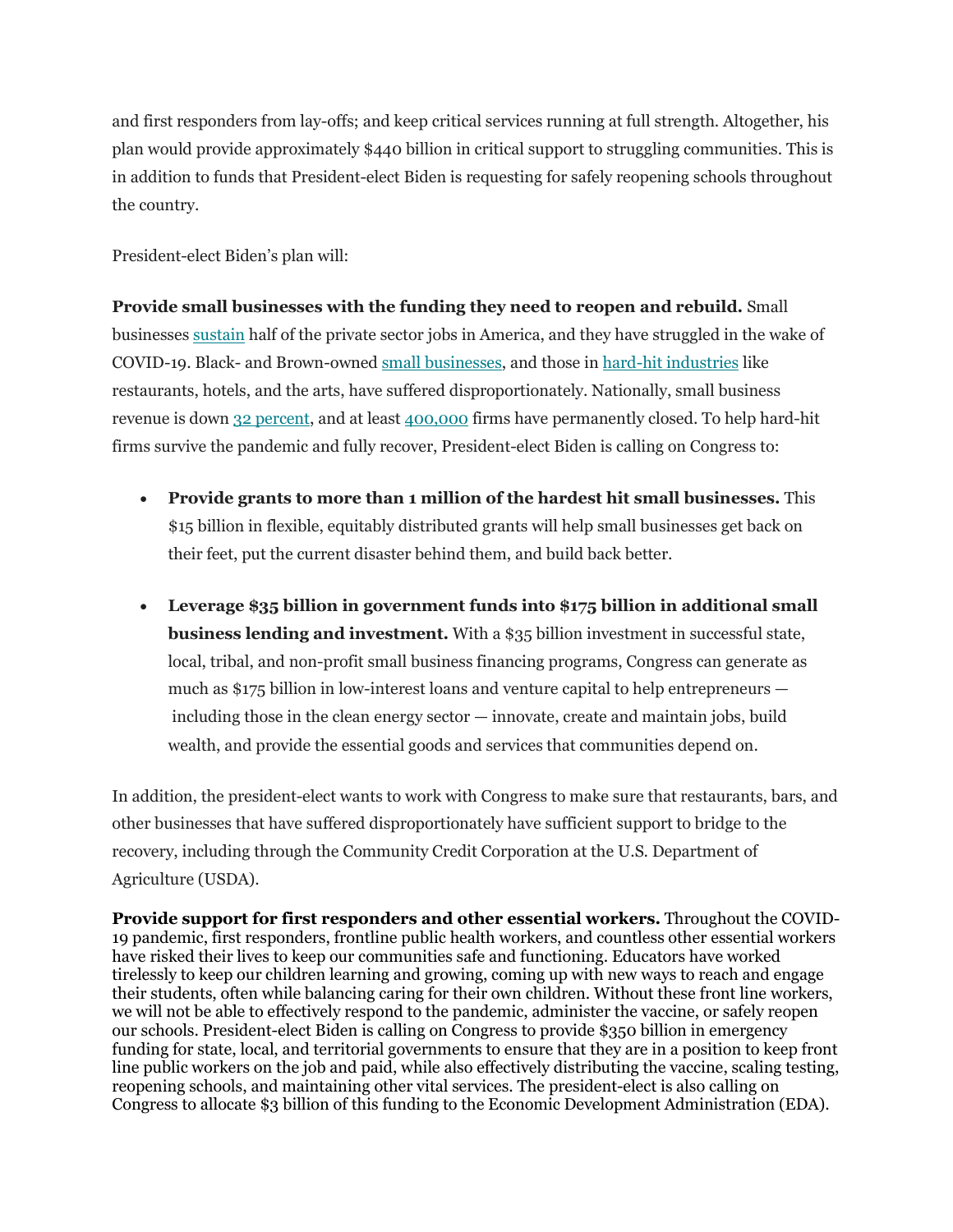Grants from EDA provide resources directly to state and local government entities, tribal institutions, institutions of higher education, and non-profits to fund initiatives that support bottom's up economic development and enable good-paying jobs. This funding — double the amount provided by the CARES Act — will support communities nationwide with a broad range of financial needs as they respond to and recover from COVID-19.

**Protect the future of public transit.** Safe and dependable public transit systems are critical for a robust and equitable economy recovery. The president-elect is calling for \$20 billion in relief for the hardest hit public transit agencies. This relief will keep agencies from laying off transit workers and cutting the routes that essential workers rely on every day while making these transit systems more resilient and ensuring that communities of color maintain the access to opportunity that public transportation provides.

**Support Tribal governments' response to COVID-19.** COVID-19 has exacted an especially high toll in Indian Country. People living on reservations are [four times more likely](https://nam11.safelinks.protection.outlook.com/?url=https%3A%2F%2Fbuildbackbetter.us2.list-manage.com%2Ftrack%2Fclick%3Fu%3D8c306f1270b84f82f1a14dd29%26id%3D1c76f54f75%26e%3Df4f9b947e7&data=04%7C01%7C%7C9a5643c7fe7b41db9c8908d8b8d8e8c8%7C86c0e625486c4605be4d2eb57c638f37%7C1%7C0%7C637462589053548537%7CUnknown%7CTWFpbGZsb3d8eyJWIjoiMC4wLjAwMDAiLCJQIjoiV2luMzIiLCJBTiI6Ik1haWwiLCJXVCI6Mn0%3D%7C1000&sdata=igZhRYNSS3htHBmwOkeAIfmiSnM4nWQDHnvZMafwdIE%3D&reserved=0) to have COVID-19 and American Indian and Alaska Natives are [nearly twice](https://nam11.safelinks.protection.outlook.com/?url=https%3A%2F%2Fbuildbackbetter.us2.list-manage.com%2Ftrack%2Fclick%3Fu%3D8c306f1270b84f82f1a14dd29%26id%3D05b6e0cb6b%26e%3Df4f9b947e7&data=04%7C01%7C%7C9a5643c7fe7b41db9c8908d8b8d8e8c8%7C86c0e625486c4605be4d2eb57c638f37%7C1%7C0%7C637462589053548537%7CUnknown%7CTWFpbGZsb3d8eyJWIjoiMC4wLjAwMDAiLCJQIjoiV2luMzIiLCJBTiI6Ik1haWwiLCJXVCI6Mn0%3D%7C1000&sdata=rbXN90hcLPuACtmNmT62mZDwUzhOflycv%2FfjiTRjxCs%3D&reserved=0) as likely to die from COVID-19 than white Americans. While the December down payment had many beneficial provisions, it included little direct funding to help Tribal governments respond to COVID-19. President-elect Biden is calling on Congress to give Tribes the resources they need to obtain sufficient personal protective equipment, increase access to clean water and electricity, and expand internet access so that children can learn remotely and more families can obtain basic health care through telemedicine. Presidentelect Biden's plan would invest \$20 billion in Indian Country to support Tribal governments' response to the pandemic. These resources will help to reduce stark and persistent inequities in COVID-19 transmission, hospitalization, and death, while improving economic conditions and opportunity.

## **Modernize federal information technology to protect against future cyber attacks.**

In addition to the COVID-19 crisis, we also face a crisis when it comes to the nation's cybersecurity. The recent cybersecurity breaches of federal government data systems underscore the importance and urgency of strengthening U.S. cybersecurity capabilities. President-elect Biden is calling on Congress to launch the most ambitious effort ever to modernize and secure federal IT and networks. To remediate the SolarWinds breach and boost U.S. defenses, including of the COVID-19 vaccine process, President-elect Biden is calling on Congress to:

• **Expand and improve the Technology Modernization Fund.** A \$9 billion investment will help the U.S. launch major new IT and cybersecurity shared services at the Cyber Security and Information Security Agency (CISA) and the General Services Administration and complete modernization projects at federal agencies. In addition, the president-elect is calling on Congress to change the fund's reimbursement structure in order to fund more innovative and impactful projects.